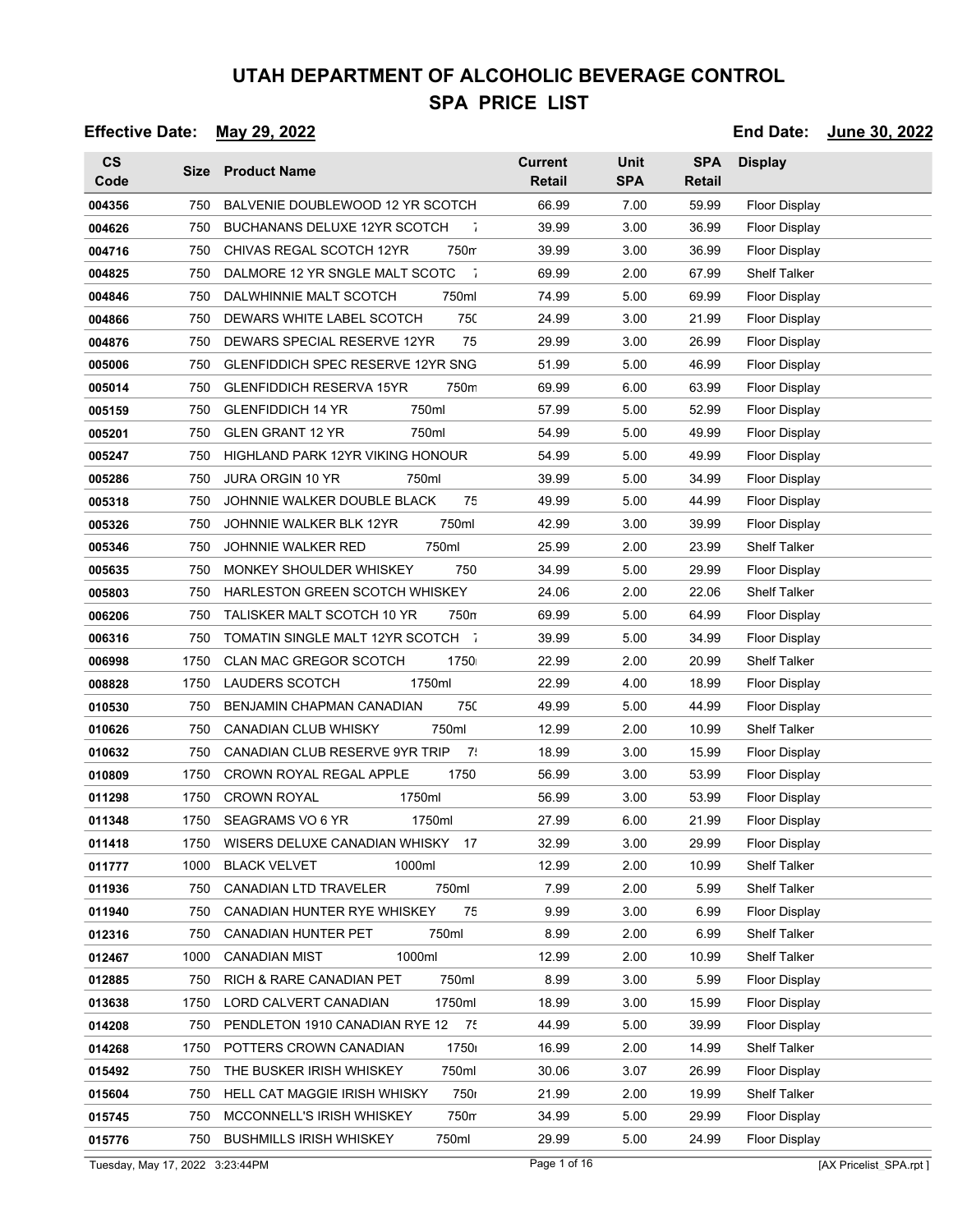| $\mathsf{CS}\phantom{0}$<br>Code |      | Size Product Name                             | <b>Current</b><br><b>Retail</b> | <b>Unit</b><br><b>SPA</b> | <b>SPA</b><br><b>Retail</b> | <b>Display</b>         |
|----------------------------------|------|-----------------------------------------------|---------------------------------|---------------------------|-----------------------------|------------------------|
| 015830                           | 750  | PROPER NO TWELVE IRISH WHISKEY<br>- 7         | 29.99                           | 3.00                      | 26.99                       | <b>Floor Display</b>   |
| 015870                           | 750  | SLANE IRISH WHISKEY TRIPLE CASK 75            | 31.99                           | 2.99                      | 29.00                       | <b>Shelf Talker</b>    |
| 015890                           | 750  | QUIET MAN TRADITIONAL IRISH WHSKY             | 29.99                           | 2.00                      | 27.99                       | <b>Shelf Talker</b>    |
| 015940                           | 750  | <b>TULLAMORE DEW</b><br>750ml                 | 29.99                           | 2.00                      | 27.99                       | <b>Shelf Talker</b>    |
| 017086                           | 750  | BULLEIT BOURBON FRONTIER WHISK<br>$\bar{1}$   | 31.99                           | 3.00                      | 28.99                       | <b>Floor Display</b>   |
| 017916                           | 750  | ELIJAH CRAIG 1789 SMALL BATCH BOUR            | 32.99                           | 2.99                      | 30.00                       | Shelf Talker           |
| 017957                           | 1000 | EVAN WILLIAMS BLACK LABEL<br>$1000 \text{ m}$ | 17.99                           | 2.00                      | 15.99                       | <b>Shelf Talker</b>    |
| 018095                           | 750  | <b>EVAN WILLIAMS 1783</b><br>750ml            | 25.99                           | 4.00                      | 21.99                       | <b>Floor Display</b>   |
| 018201                           | 750  | 750<br>EZRA BROOKS 99 PR BOURBON              | 24.99                           | 3.00                      | 21.99                       | <b>Floor Display</b>   |
| 018566                           | 750  | 750r<br>HENRY MCKENNA BOURBON                 | 13.99                           | 2.00                      | 11.99                       | Shelf Talker           |
| 018856                           | 750  | 750ml<br><b>LARCENY BOURBON</b>               | 27.99                           | 3.00                      | 24.99                       | <b>Floor Display</b>   |
| 019026                           | 750  | <b>JIM BEAM BLACK</b><br>750ml                | 22.99                           | 3.00                      | 19.99                       | Floor Display          |
| 019067                           | 1000 | <b>JIM BEAM</b><br>1000ml                     | 24.99                           | 3.00                      | 21.99                       | <b>Floor Display</b>   |
| 019112                           | 750  | 750ml<br>JIM BEAM DEVILS CUT                  | 22.99                           | 3.00                      | 19.99                       | Floor Display          |
| 019486                           | 750  | <b>MAKERS MARK BOURBON 46</b><br>750m         | 39.99                           | 3.00                      | 36.99                       | Floor Display          |
| 021480                           | 750  | BENCHMARK BOURBON NO 8<br>750n                | 12.99                           | 3.00                      | 9.99                        | <b>Floor Display</b>   |
| 022156                           | 750  | WILD TURKEY 101<br>750ml                      | 27.99                           | 2.00                      | 25.99                       | <b>Shelf Talker</b>    |
| 022215                           | 750  | WOODFORD RESERVE BOURBON<br>$\overline{7}$    | 38.99                           | 2.00                      | 36.99                       | <b>Shelf Talker</b>    |
| 022244                           | 750  | YELLOWSTONE SELECT BOURBON<br>7               | 39.99                           | 3.00                      | 36.99                       | <b>Floor Display</b>   |
| 023056                           | 750  | <b>BRECKENRIDGE WHISKEY</b><br>750ml          | 44.99                           | 2.99                      | 42.00                       | <b>Shelf Talker</b>    |
| 023708                           | 1750 | FLEISCHMANNS PREFERRED WHISKEY B              | 14.99                           | 2.00                      | 12.99                       | <b>Shelf Talker</b>    |
| 025607                           | 1000 | <b>SEAGRAMS 7 CROWN</b><br>1000ml             | 15.99                           | 2.00                      | 13.99                       | <b>Shelf Talker</b>    |
| 025966                           | 750  | TRIPLE CROWN BLENDED WHISKEY<br>7             | 17.99                           | 3.00                      | 14.99                       | <b>Floor Display</b>   |
| 026370                           | 750  | <b>JIM BEAM ORANGE</b><br>750ml               | 20.99                           | 2.00                      | 18.99                       | <b>Shelf Talker</b>    |
| 026483                           | 750  | PORTER'S PEANUT BUTTER WHISKEY                | 17.99                           | 3.00                      | 14.99                       | <b>Floor Display</b>   |
| 026586                           | 750  | <b>GENTLEMAN JACK</b><br>750ml                | 32.99                           | 3.00                      | 29.99                       | Floor Display          |
| 026730                           | 750  | JACK DANIELS SINGLE BARREL RYE<br>75          | 51.99                           | 3.00                      | 48.99                       | <b>Floor Display</b>   |
| 026826                           | 750  | <b>JACK DANIELS BLACK LABEL</b><br>750ml      | 26.99                           | 3.00                      | 23.99                       | <b>Floor Display</b>   |
| 026906                           | 750  | JACK DANIELS SINGLE BARREL<br>750n            | 51.99                           | 3.00                      | 48.99                       | Floor Display          |
| 026936                           | 750  | <b>BLACK FEATHER WHISKEY</b><br>750ml         | 30.13                           | 3.00                      | 27.13                       | Floor Display          |
| 027037                           | 750  | 750n<br><b>GEORGE DICKEL RYE WHISKY</b>       | 23.99                           | 2.00                      | 21.99                       | <b>Shelf Talker</b>    |
| 027048                           | 750  | 750ml<br>KNOB CREEK RYE WHISKEY               | 35.99                           | 3.00                      | 32.99                       | <b>Floor Display</b>   |
| 027079                           | 750  | <b>REDEMPTION RYE WHISKEY</b><br>750m         | 26.99                           | 2.00                      | 24.99                       | <b>Shelf Talker</b>    |
| 027130                           | 750  | 750m<br>WOODFORD RESERVE RYE                  | 38.99                           | 2.00                      | 36.99                       | <b>Shelf Talker</b>    |
| 027410                           | 750  | 750ml<br><b>JIM BEAM HONEY</b>                | 20.99                           | 2.00                      | 18.99                       | <b>Shelf Talker</b>    |
| 027544                           | 750  | RED STAG BLACK CHERRY BY JIM BEAM             | 20.99                           | 3.00                      | 17.99                       | <b>Floor Display</b>   |
| 027560                           | 750  | STRANAHAN'S COLORADO WHISKEY                  | 56.99                           | 5.00                      | 51.99                       | <b>Floor Display</b>   |
| 027650                           | 750  | WYOMING WHISKEY SMALL BATCH<br>7.             | 44.99                           | 5.00                      | 39.99                       | <b>Floor Display</b>   |
| 027783                           | 750  | 750ml<br>JIM BEAM APPLE WHISKEY               | 20.99                           | 2.00                      | 18.99                       | <b>Shelf Talker</b>    |
| 028043                           | 750  | 750ml<br>JIM BEAM VANILLA WHISKEY             | 20.99                           | 2.00                      | 18.99                       | <b>Shelf Talker</b>    |
| 028086                           | 750  | 750ml<br><b>BEEFEATER GIN</b>                 | 22.99                           | 3.00                      | 19.99                       | <b>Floor Display</b>   |
| 028167                           |      | 750ml<br>750 ALPINE AMERICAN WHISKEY          | 39.99                           | 3.00                      | 36.99                       | <b>Floor Display</b>   |
| Tuesday, May 17, 2022 3:23:44PM  |      |                                               | Page 2 of 16                    |                           |                             | [AX Pricelist_SPA.rpt] |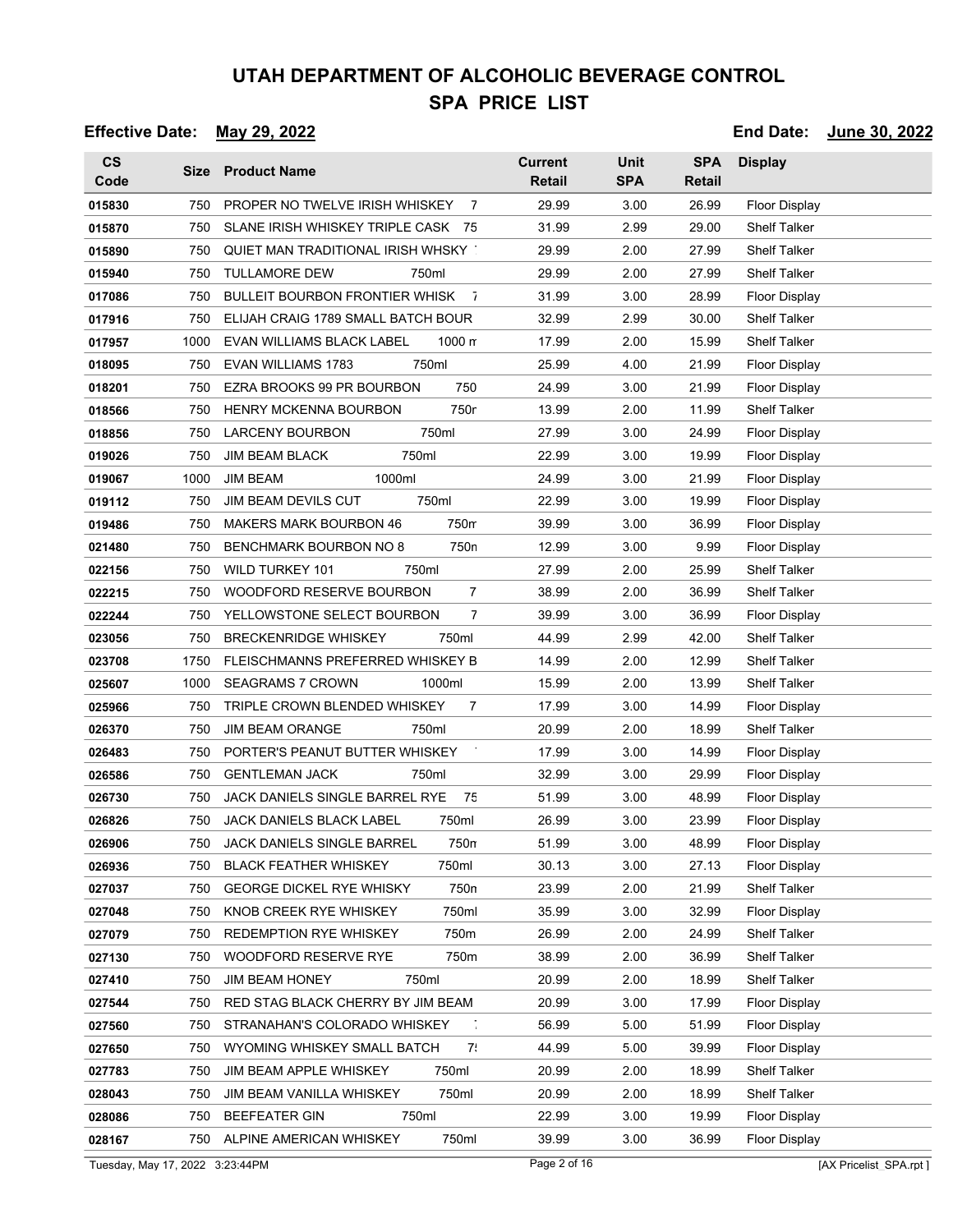| $\mathsf{CS}\phantom{0}$<br>Code |      | Size Product Name                      | <b>Current</b><br>Retail | <b>Unit</b><br><b>SPA</b> | <b>SPA</b><br>Retail | <b>Display</b>       |
|----------------------------------|------|----------------------------------------|--------------------------|---------------------------|----------------------|----------------------|
| 028206                           | 750  | <b>BOMBAY GIN</b><br>750ml             | 22.99                    | 3.00                      | 19.99                | Floor Display        |
| 028279                           | 750  | <b>JIM BEAM PEACH</b><br>750ml         | 20.99                    | 2.00                      | 18.99                | <b>Shelf Talker</b>  |
| 028350                           | 750  | <b>BROKERS GIN</b><br>750ml            | 22.99                    | 3.00                      | 19.99                | Floor Display        |
| 028778                           | 750  | <b>ROKU GIN</b><br>750ml               | 34.99                    | 3.00                      | 31.99                | <b>Floor Display</b> |
| 028868                           | 1750 | <b>TANQUERAY GIN</b><br>1750ml         | 49.99                    | 3.00                      | 46.99                | Floor Display        |
| 029120                           | 750  | <b>AVIATION GIN</b><br>750ml           | 26.99                    | 3.00                      | 23.99                | <b>Floor Display</b> |
| 029566                           | 750  | 750ml<br><b>BURNETTS GIN</b>           | 9.99                     | 2.00                      | 7.99                 | Shelf Talker         |
| 030058                           | 1750 | <b>FLEISCHMANNS GIN</b><br>1750ml      | 16.99                    | 3.00                      | 13.99                | Floor Display        |
| 030322                           | 750  | <b>GRAY WHALE GIN</b><br>750ml         | 39.99                    | 5.00                      | 34.99                | Floor Display        |
| 030666                           | 750  | BEEHIVE JACK RABBIT GIN<br>750ml       | 28.99                    | 4.00                      | 24.99                | <b>Floor Display</b> |
| 030870                           | 1000 | LEWIS & CLARK NORTHWEST GIN<br>1000    | 17.99                    | 2.00                      | 15.99                | <b>Shelf Talker</b>  |
| 031066                           | 750  | <b>MADAM PATTIRINI GIN</b><br>750ml    | 24.99                    | 3.00                      | 21.99                | Floor Display        |
| 031208                           | 1750 | 1750ml<br><b>MCCORMICK GIN</b>         | 15.99                    | 2.00                      | 13.99                | <b>Shelf Talker</b>  |
| 031475                           | 750  | NEW AMSTERDAM GIN<br>750ml             | 17.99                    | 2.00                      | 15.99                | <b>Shelf Talker</b>  |
| 032112                           | 750  | SALT CITY LAKESIDE GIN<br>750ml        | 19.99                    | 5.00                      | 14.99                | Floor Display        |
| 032650                           | 750  | 750ml<br>UNCLE VAL'S BOTANICAL GIN     | 30.99                    | 4.00                      | 26.99                | <b>Floor Display</b> |
| 033467                           | 750  | <b>ABSOLUT LIME</b><br>750ml           | 21.99                    | 2.00                      | 19.99                | <b>Shelf Talker</b>  |
| 033663                           | 750  | SVEDKA STRAWBERRY LEMON VODKA          | 16.06                    | 2.00                      | 14.06                | <b>Shelf Talker</b>  |
| 034006                           | 750  | ABSOLUT VODKA<br>750ml                 | 21.99                    | 2.00                      | 19.99                | <b>Shelf Talker</b>  |
| 034014                           | 750  | 750ml<br>ABSOLUT APEACH                | 21.99                    | 2.00                      | 19.99                | <b>Shelf Talker</b>  |
| 034026                           | 750  | 750ml<br>ABSOLUT PEPPAR VODKA          | 21.99                    | 2.00                      | 19.99                | <b>Shelf Talker</b>  |
| 034030                           | 750  | 750ml<br>ABSOLUT CITRON VODKA          | 21.99                    | 2.00                      | 19.99                | <b>Shelf Talker</b>  |
| 034036                           | 750  | ABSOLUT PEARS VODKA<br>750ml           | 21.99                    | 2.00                      | 19.99                | <b>Shelf Talker</b>  |
| 034052                           | 750  | ABSOLUT RASPBERRI VODKA<br>750n        | 21.99                    | 2.00                      | 19.99                | <b>Shelf Talker</b>  |
| 034076                           | 750  | 750ml<br>ABSOLUT VANILIA VODKA         | 21.99                    | 2.00                      | 19.99                | Shelf Talker         |
| 034116                           | 750  | 750ml<br>ABSOLUT MANDRIN VODKA         | 21.99                    | 2.00                      | 19.99                | Shelf Talker         |
| 034449                           | 750  | KETEL ONE CITROEN VODKA<br>750m        | 24.99                    | 3.00                      | 21.99                | <b>Floor Display</b> |
| 034456                           | 750  | <b>KETEL ONE VODKA</b><br>750ml        | 24.99                    | 3.00                      | 21.99                | Floor Display        |
| 034510                           | 1000 | MONOPOLOWA POTATO VODKA<br>100         | 17.99                    | 2.00                      | 15.99                | <b>Shelf Talker</b>  |
| 034546                           | 750  | PEARL VODKA<br>750ml                   | 9.99                     | 2.00                      | 7.99                 | <b>Shelf Talker</b>  |
| 034729                           | 750  | STOLICHNAYA ELIT VODKA<br>750ml        | 39.99                    | 5.00                      | 34.99                | <b>Floor Display</b> |
| 034748                           | 1750 | STOLICHNAYA VODKA<br>1750ml            | 42.99                    | 5.00                      | 37.99                | <b>Floor Display</b> |
| 034820                           | 750  | SVEDKA VODKA<br>750ml                  | 16.06                    | 3.00                      | 13.06                | <b>Floor Display</b> |
| 034839                           | 750  | 750ml<br>SVEDKA CITRON VODKA           | 16.06                    | 2.00                      | 14.06                | <b>Shelf Talker</b>  |
| 035179                           | 750  | PEARL BLUEBERRY<br>750ml               | 9.99                     | 2.00                      | 7.99                 | <b>Shelf Talker</b>  |
| 035416                           | 750  | <b>BURNETTS VODKA</b><br>750ml         | 9.99                     | 3.00                      | 6.99                 | <b>Floor Display</b> |
| 035628                           | 1750 | PINNACLE WHIPPED VODKA<br>1750m        | 24.99                    | 5.00                      | 19.99                | Floor Display        |
| 036117                           | 1750 | 1750ml<br>FIVE WIVES VODKA             | 37.99                    | 2.00                      | 35.99                | <b>Shelf Talker</b>  |
| 036576                           | 750  | SVEDKA BLUE RASPBERRY<br>750ml         | 16.06                    | 2.00                      | 14.06                | <b>Shelf Talker</b>  |
| 036749                           | 750  | SKYY SUN RIPENED WATERMELON<br>7       | 19.99                    | 3.00                      | 16.99                | <b>Floor Display</b> |
| 036769                           | 750  | ABSOLUT GRAPEFRUIT<br>750ml            | 21.99                    | 2.00                      | 19.99                | <b>Shelf Talker</b>  |
| 036871                           | 750  | <b>CIROC SNAP FROST VODKA</b><br>750ml | 34.99                    | 5.00                      | 29.99                | <b>Floor Display</b> |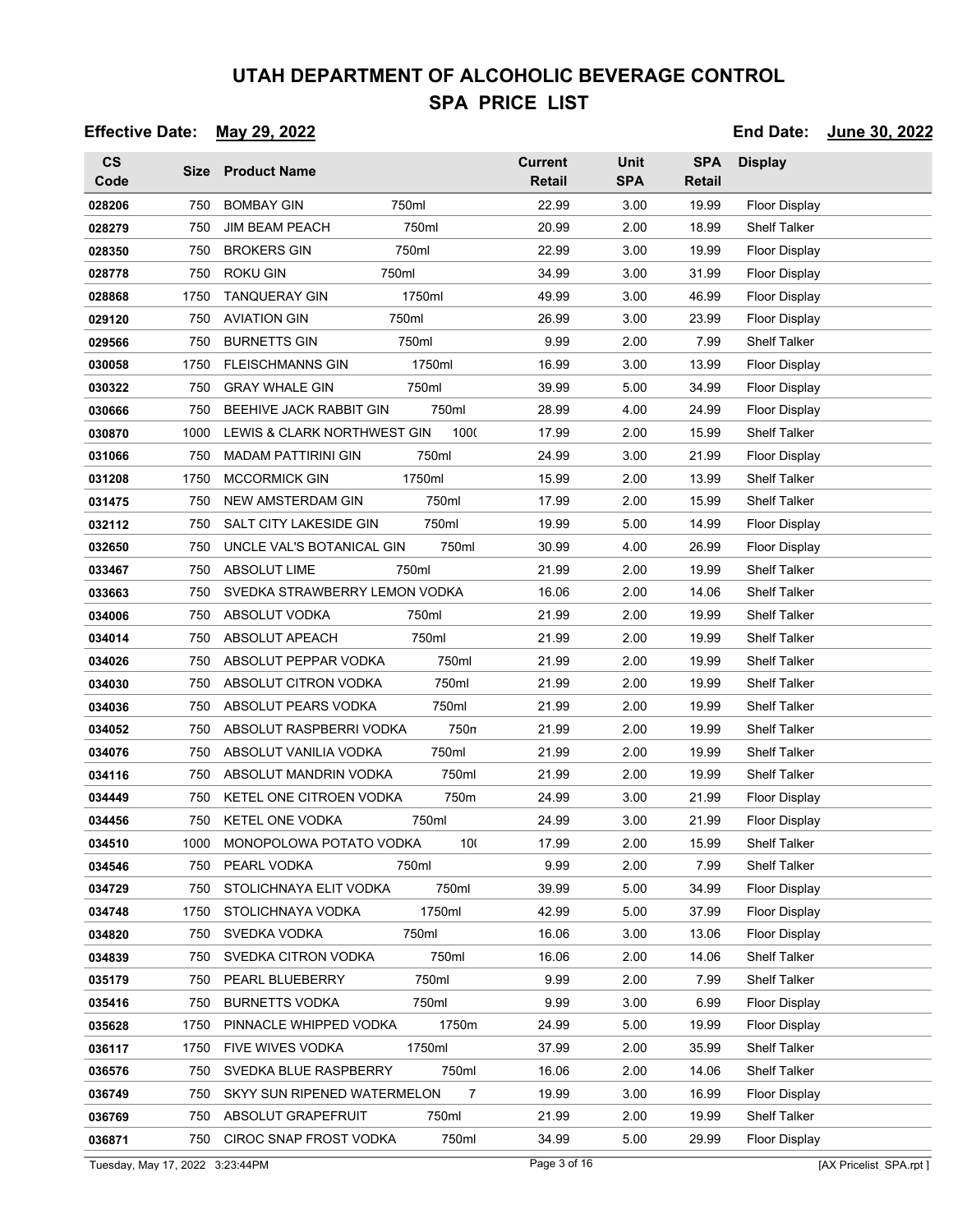### **Effective Date: May 29, 2022 End Date: June 30, 2022**

| $\mathsf{CS}\phantom{0}$<br>Code |      | Size Product Name                                     | <b>Current</b><br><b>Retail</b> | <b>Unit</b><br><b>SPA</b> | <b>SPA</b><br>Retail | <b>Display</b>       |
|----------------------------------|------|-------------------------------------------------------|---------------------------------|---------------------------|----------------------|----------------------|
| 036908                           | 1750 | <b>MCCORMICK VODKA</b><br>1750ml                      | 16.79                           | 2.00                      | 14.79                | <b>Shelf Talker</b>  |
| 036970                           | 1000 | <b>NEW AMSTERDAM</b><br>1000ml                        | 17.99                           | 3.00                      | 14.99                | <b>Floor Display</b> |
| 036971                           | 1750 | NEW AMSTERDAM VODKA<br>1750m                          | 24.99                           | 2.00                      | 22.99                | <b>Shelf Talker</b>  |
| 037022                           | 750  | NEFT VODKA USA<br>750ml                               | 29.99                           | 3.00                      | 26.99                | <b>Floor Display</b> |
| 037137                           | 750  | 750ml<br>FIVE HUSBANDS VODKA                          | 19.99                           | 3.00                      | 16.99                | Floor Display        |
| 037302                           | 750  | SVEDKA CHERRYLIMEADE FLAVORED VC                      | 15.99                           | 2.00                      | 13.99                | <b>Shelf Talker</b>  |
| 037338                           | 1750 | UV SILVER VODKA<br>1750 ml                            | 21.99                           | 2.99                      | 19.00                | <b>Shelf Talker</b>  |
| 037418                           | 1750 | POPOV VODKA<br>1750ml                                 | 17.99                           | 3.00                      | 14.99                | Floor Display        |
| 037739                           | 750  | 750ml<br><b>SALT CITY VODKA</b>                       | 19.99                           | 3.00                      | 16.99                | <b>Floor Display</b> |
| 037986                           | 750  | <b>SKYY VODKA</b><br>750ml                            | 19.99                           | 3.00                      | 16.99                | Floor Display        |
| 037988                           | 1750 | <b>SKYY VODKA</b><br>1750ml                           | 29.99                           | 3.00                      | 26.99                | <b>Floor Display</b> |
| 037996                           | 750  | <b>SMIRNOFF VODKA</b><br>750ml                        | 15.99                           | 3.00                      | 12.99                | Floor Display        |
| 038087                           | 1000 | PLATINUM 7X VODKA PET<br>1000ml                       | 12.99                           | 2.00                      | 10.99                | <b>Shelf Talker</b>  |
| 038088                           | 1750 | 1750ml<br>PLATINUM 7X VODKA                           | 22.99                           | 6.00                      | 16.99                | <b>Floor Display</b> |
| 038169                           | 750  | 360 VODKA<br>750ml                                    | 15.99                           | 2.00                      | 13.99                | <b>Shelf Talker</b>  |
| 038178                           | 1750 | 1750ml<br><b>TITOS HANDMADE VODKA</b>                 | 44.99                           | 5.00                      | 39.99                | Floor Display        |
| 039101                           | 750  | 360 VODKA BLUE RASPBERRY<br>750n                      | 15.99                           | 2.00                      | 13.99                | <b>Shelf Talker</b>  |
| 039175                           | 1750 | 1750 <sub>1</sub><br><b>BURNETT'S VODKA 100 PROOF</b> | 19.99                           | 3.00                      | 16.99                | <b>Floor Display</b> |
| 039271                           | 1000 | SUGAR HOUSE VODKA<br>1000ml                           | 25.99                           | 3.00                      | 22.99                | Floor Display        |
| 039322                           | 750  | 750ml<br>DEEP EDDY LIME                               | 18.99                           | 4.00                      | 14.99                | <b>Floor Display</b> |
| 039452                           | 750  | SALT CITY PEACH VODKA<br>750ml                        | 19.99                           | 5.00                      | 14.99                | Floor Display        |
| 039671                           | 750  | 360 LIME FLAVORED VODKA<br>750ml                      | 15.99                           | 2.00                      | 13.99                | <b>Shelf Talker</b>  |
| 039709                           | 750  | 750ml<br>360 MANGO VODKA                              | 15.99                           | 2.00                      | 13.99                | <b>Shelf Talker</b>  |
| 039866                           | 750  | SMIRNOFF VODKA 100PR<br>750ml                         | 19.99                           | 3.00                      | 16.99                | Floor Display        |
| 040055                           | 1750 | DEEP EDDY VODKA LEMON<br>1750m                        | 35.99                           | 6.00                      | 29.99                | <b>Floor Display</b> |
| 040438                           | 750  | FIVE WIVES SINFUL CINNAMON VODKA                      | 19.99                           | 3.00                      | 16.99                | Floor Display        |
| 040503                           | 750  | MCCORMICK APPLE VODKA<br>750m                         | 8.99                            | 2.00                      | 6.99                 | <b>Shelf Talker</b>  |
| 040535                           | 750  | MCCORMICK RASPBERRY VODKA<br>7!                       | 8.99                            | 2.00                      | 6.99                 | <b>Shelf Talker</b>  |
| 040656                           | 750  | 360 HUCKLEBERRY VODKA<br>750ml                        | 15.99                           | 2.00                      | 13.99                | <b>Shelf Talker</b>  |
| 040804                           | 750  | SKYY INFUSION CITRUS VODKA<br>750r                    | 19.99                           | 3.00                      | 16.99                | Floor Display        |
| 040831                           | 750  | SKYY INFUSION BLOOD ORANGE VODKA                      | 19.99                           | 3.00                      | 16.99                | <b>Floor Display</b> |
| 041146                           | 750  | SWEET CAROLINA SWEET TEA VODKA                        | 14.99                           | 4.00                      | 10.99                | Floor Display        |
| 041316                           | 750  | <b>BURNETTS RASPBERRY VODKA</b><br>750                | 9.99                            | 3.00                      | 6.99                 | <b>Floor Display</b> |
| 041692                           | 1750 | UV BLUE RASPBERRY VODKA PET<br>175                    | 21.99                           | 2.99                      | 19.00                | <b>Shelf Talker</b>  |
| 041940                           | 750  | 75<br>360 MADAGASCAR VANILLA VODKA                    | 15.99                           | 2.00                      | 13.99                | <b>Shelf Talker</b>  |
| 041941                           | 750  | 360 BING CHERRY VODKA<br>750ml                        | 15.99                           | 2.00                      | 13.99                | <b>Shelf Talker</b>  |
| 041943                           | 750  | 750m<br>360 GEORGIA PEACH VODKA                       | 15.99                           | 2.00                      | 13.99                | <b>Shelf Talker</b>  |
| 042031                           | 750  | BURNETT'S WHIPPED CREAM VODKA                         | 9.99                            | 3.00                      | 6.99                 | <b>Floor Display</b> |
| 042242                           | 750  | BLUE CHAIR BAY COCONUT RUM<br>750                     | 19.06                           | 2.07                      | 16.99                | Shelf Talker         |
| 042382                           | 750  | BARBAROSSA SPICED RUM<br>750ml                        | 9.99                            | 4.00                      | 5.99                 | <b>Floor Display</b> |
| 042646                           | 750  | FLOR DE CANA 4YR ORO ANEJO GOLD                       | 18.99                           | 2.00                      | 16.99                | <b>Shelf Talker</b>  |
| 042753                           |      | 750ml<br>750 PYRAT RUM XO RESERVE                     | 24.99                           | 3.00                      | 21.99                | Floor Display        |
|                                  |      |                                                       |                                 |                           |                      |                      |

Tuesday, May 17, 2022 3:23:44PM Page 4 of 16 [AX Pricelist\_SPA.rpt ]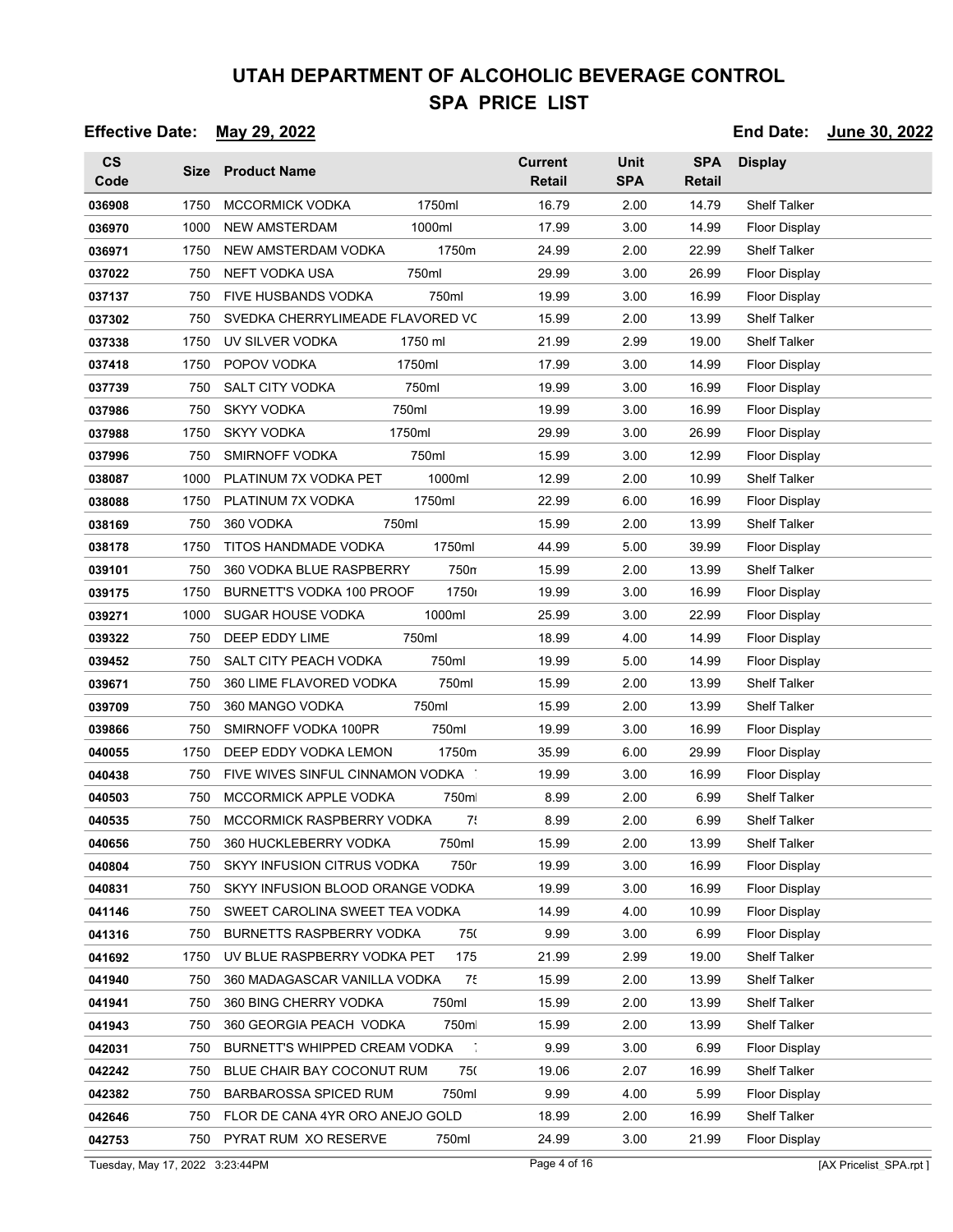### **Effective Date: May 29, 2022 End Date: June 30, 2022**

| $\mathsf{CS}\phantom{0}$<br>Code |      | Size Product Name                           | <b>Current</b><br><b>Retail</b> | <b>Unit</b><br><b>SPA</b> | <b>SPA</b><br>Retail | <b>Display</b>       |
|----------------------------------|------|---------------------------------------------|---------------------------------|---------------------------|----------------------|----------------------|
| 042983                           | 750  | ZAYA GRAN RESERVA RUM<br>750ml              | 29.99                           | 2.99                      | 27.00                | <b>Shelf Talker</b>  |
| 043026                           | 750  | ADMIRAL NELSON SPICED RUM<br><b>750</b>     | 9.99                            | 3.00                      | 6.99                 | <b>Floor Display</b> |
| 043037                           | 1000 | <b>BACARDI GOLD RUM</b><br>1000ml           | 19.99                           | 3.00                      | 16.99                | Floor Display        |
| 043073                           | 750  | ADMIRAL NELSON 101 SPICED RUM<br>75         | 11.99                           | 2.00                      | 9.99                 | <b>Shelf Talker</b>  |
| 043076                           | 750  | 7!<br>ADMIRAL NELSON COCONUT RUM            | 9.99                            | 3.00                      | 6.99                 | <b>Floor Display</b> |
| 043127                           | 1000 | <b>BACARDI SUPERIOR RUM</b><br>1000ml       | 19.99                           | 3.00                      | 16.99                | <b>Floor Display</b> |
| 043242                           | 1750 | 175<br>CAPT'N MORGAN SPICED RUM 100         | 34.99                           | 3.00                      | 31.99                | <b>Floor Display</b> |
| 043330                           | 1750 | 1750r<br>CAPT'N MORGAN WHITE RUM            | 26.99                           | 3.00                      | 23.99                | Floor Display        |
| 043338                           | 1750 | 1750<br>CAPT'N MORGAN SPICED RUM            | 29.99                           | 3.00                      | 26.99                | Floor Display        |
| 043878                           | 750  | KIRK & SWEENEY GRAN RESERVA SUPEI           | 52.99                           | 5.00                      | 47.99                | Floor Display        |
| 044081                           | 1750 | ADMIRAL NELSON SILVER RUM<br>1750           | 19.99                           | 3.00                      | 16.99                | <b>Floor Display</b> |
| 044083                           | 750  | ADMIRAL NELSON PINEAPPLE RUM<br>75          | 9.99                            | 3.00                      | 6.99                 | <b>Floor Display</b> |
| 044134                           | 750  | <b>BARBAROSSA SILVER RUM</b><br>750ml       | 9.99                            | 4.00                      | 5.99                 | <b>Floor Display</b> |
| 044259                           | 1750 | BLACKHEART PREMIUM SPICED RUM<br>-1         | 28.99                           | 2.99                      | 26.00                | <b>Shelf Talker</b>  |
| 044275                           | 1750 | <b>BURNETTS SPICED RUM</b><br>1750ml        | 17.99                           | 2.99                      | 15.00                | <b>Shelf Talker</b>  |
| 044412                           | 1750 | 1750r<br>CALICO JACK COCONUT RUM            | 21.99                           | 3.00                      | 18.99                | <b>Floor Display</b> |
| 044551                           | 750  | 750n<br><b>CRUZAN HURRICANE PROOF</b>       | 19.99                           | 3.00                      | 16.99                | Floor Display        |
| 045068                           | 1750 | MONTEGO BAY GOLD RUM<br>1750m               | 16.99                           | 2.00                      | 14.99                | <b>Shelf Talker</b>  |
| 045098                           | 1750 | MONTEGO BAY SILVER RUM<br>1750m             | 16.99                           | 2.00                      | 14.99                | Shelf Talker         |
| 045218                           | 1750 | 1750ml<br>MR BOSTON LIGHT RUM               | 13.99                           | 3.00                      | 10.99                | Floor Display        |
| 045886                           | 750  | SAILOR JERRY SPICED RUM<br>750ml            | 18.99                           | 2.00                      | 16.99                | <b>Shelf Talker</b>  |
| 045888                           | 1750 | SAILOR JERRY SPICED RUM<br>1750ml           | 32.99                           | 6.00                      | 26.99                | <b>Floor Display</b> |
| 046484                           | 750  | BARBAROSSA GOLD 750ML<br>750ml              | 9.99                            | 4.00                      | 5.99                 | Floor Display        |
| 046497                           | 750  | KRAKEN BLACK SPICED RUM 70 PROOF            | 17.99                           | 2.00                      | 15.99                | <b>Shelf Talker</b>  |
| 046504                           | 750  | <b>KRAKEN BLACK SPICED RUM</b><br>750m      | 20.99                           | 3.00                      | 17.99                | <b>Floor Display</b> |
| 046620                           | 750  | PARROT BAY GOLD RUM<br>750ml                | 13.99                           | 4.00                      | 9.99                 | <b>Floor Display</b> |
| 046623                           | 750  | PARROT BAY WHITE RUM<br>750ml               | 13.99                           | 4.00                      | 9.99                 | <b>Floor Display</b> |
| 052316                           | 750  | CHRISTIAN BROS AMBER BRANDY<br>75           | 12.99                           | 2.00                      | 10.99                | <b>Shelf Talker</b>  |
| 052318                           | 1750 | 17!<br>CHRISTIAN BROS AMBER BRANDY          | 24.99                           | 2.00                      | 22.99                | Shelf Talker         |
| 052584                           | 1750 | E&J SUPERIOR RESERVE VSOP BRANDY            | 27.99                           | 3.00                      | 24.99                | <b>Floor Display</b> |
| 052599                           | 1000 | <b>E&amp;J SPECIAL RESERVE VS</b><br>1000ml | 14.99                           | 2.00                      | 12.99                | <b>Shelf Talker</b>  |
| 053206                           | 750  | PAUL MASSON GRANDE AMBER VSOP BF            | 13.99                           | 4.00                      | 9.99                 | Floor Display        |
| 058875                           | 1750 | CUERVO GOLDEN MARGARITA<br>1750             | 24.99                           | 2.00                      | 22.99                | <b>Shelf Talker</b>  |
| 059038                           | 1750 | 1750ml<br>DESERT ISLAND ICE TEA             | 16.49                           | 2.00                      | 14.49                | <b>Shelf Talker</b>  |
| 059231                           | 1750 | 1750ml<br><b>ICE BOX MUDSLIDE</b>           | 14.99                           | 3.00                      | 11.99                | <b>Floor Display</b> |
| 063355                           | 750  | 750ml<br>SKINNYGIRL MARGARITA               | 14.99                           | 4.00                      | 10.99                | <b>Floor Display</b> |
| 063530                           | 1750 | SALVADORS MARGARITA<br>1750ml               | 12.99                           | 3.00                      | 9.99                 | <b>Floor Display</b> |
| 063762                           | 1750 | TARANTULA BLUE READY TO DRINK<br>17         | 17.29                           | 3.00                      | 14.29                | <b>Floor Display</b> |
| 064147                           | 750  | APEROL<br>750ml                             | 26.99                           | 2.00                      | 24.99                | <b>Shelf Talker</b>  |
| 064512                           | 750  | <b>CIROC APPLE VODKA</b><br>750ml           | 34.99                           | 5.00                      | 29.99                | <b>Floor Display</b> |
| 064573                           | 750  | 750ml<br>CIROC PINEAPPLE VODKA              | 34.99                           | 5.00                      | 29.99                | Floor Display        |
| 064601                           | 750  | 750ml<br>CARAVELLA LIMONCELLO               | 22.99                           | 4.00                      | 18.99                | <b>Floor Display</b> |

Tuesday, May 17, 2022 3:23:44PM Page 5 of 16 [AX Pricelist\_SPA.rpt ]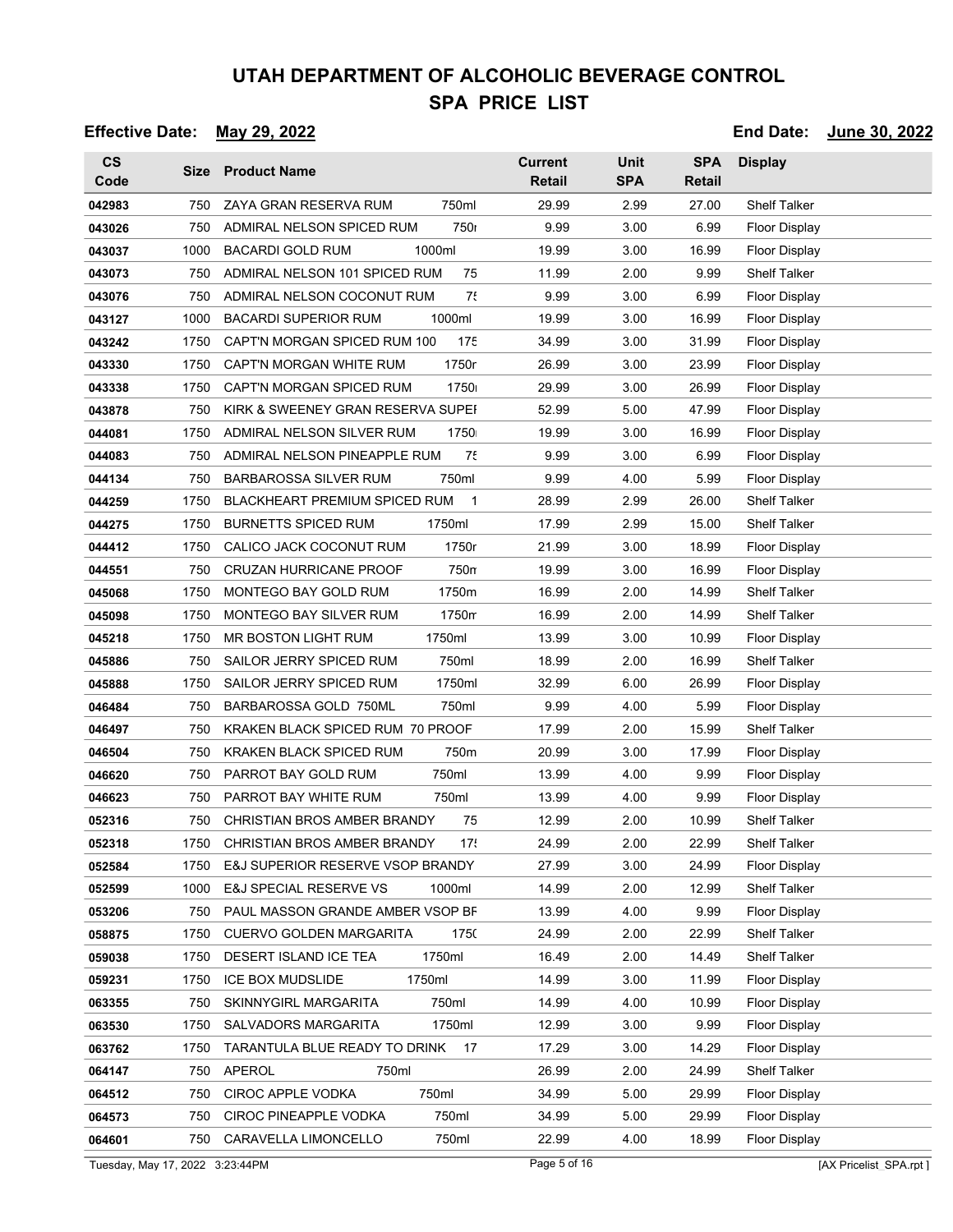| <b>CS</b><br>Code               |      | Size Product Name                                | <b>Current</b><br><b>Retail</b> | <b>Unit</b><br><b>SPA</b> | <b>SPA</b><br>Retail | <b>Display</b>         |
|---------------------------------|------|--------------------------------------------------|---------------------------------|---------------------------|----------------------|------------------------|
| 064716                          | 750  | <b>CIROC PEACH VODKA</b><br>750ml                | 34.99                           | 5.00                      | 29.99                | <b>Floor Display</b>   |
| 064868                          | 1750 | 1750<br>FIREBALL CINNAMON WHISKEY                | 29.99                           | 4.00                      | 25.99                | <b>Floor Display</b>   |
| 064914                          | 750  | <b>CIROC MANGO</b><br>750ml                      | 34.99                           | 5.00                      | 29.99                | Floor Display          |
| 064933                          | 750  | <b>1800 COCONUT TEQUILA</b><br>750ml             | 31.99                           | 3.00                      | 28.99                | <b>Floor Display</b>   |
| 064996                          | 750  | FRANGELICO LIQUEUR ITALY<br>750ml                | 31.99                           | 3.00                      | 28.99                | <b>Floor Display</b>   |
| 065195                          | 750  | <b>HPNOTIQ LIQUEUR</b><br>750ml                  | 24.99                           | 2.00                      | 22.99                | <b>Shelf Talker</b>    |
| 065200                          | 750  | <b>TEQUILA ROSE</b><br>750ml                     | 22.99                           | 2.00                      | 20.99                | <b>Shelf Talker</b>    |
| 065257                          | 1000 | <b>JAGERMEISTER LIQUEUR</b><br>1000ml            | 31.99                           | 4.00                      | 27.99                | Floor Display          |
| 066518                          | 750  | RUMHAVEN COCONUT RUM<br>750m                     | 15.99                           | 3.00                      | 12.99                | <b>Floor Display</b>   |
| 066636                          | 750  | ROMANA SAMBUCA<br>750ml                          | 25.99                           | 2.00                      | 23.99                | <b>Shelf Talker</b>    |
| 068340                          | 750  | FIVE FARMS IRISH CREAM LIQ<br>750ml              | 32.99                           | 2.00                      | 30.99                | <b>Shelf Talker</b>    |
| 068611                          | 750  | <b>MCCORMICK IRISH CREAM</b><br>750ml            | 12.99                           | 2.00                      | 10.99                | <b>Shelf Talker</b>    |
| 068846                          | 750  | ST BRENDANS IRISH CREAM<br>750ml                 | 14.99                           | 2.00                      | 12.99                | <b>Shelf Talker</b>    |
| 069618                          | 750  | DR MCGILLICUDDYS BUTTERSCOTCH LIC                | 12.99                           | 2.00                      | 10.99                | <b>Shelf Talker</b>    |
| 069706                          | 750  | DR MCGILLICUDDYS ROOT BEER LIQUEU                | 12.99                           | 2.00                      | 10.99                | <b>Shelf Talker</b>    |
| 069711                          | 750  | DR. MCGILLICUDDY'S WILD GRAPE 750M               | 12.99                           | 2.00                      | 10.99                | <b>Shelf Talker</b>    |
| 071826                          | 750  | AMARITO AMARETTO<br>750ml                        | 9.99                            | 2.00                      | 7.99                 | <b>Shelf Talker</b>    |
| 073054                          | 1750 | <b>RUMCHATA</b><br>1750 ml                       | 52.99                           | 2.00                      | 50.99                | <b>Shelf Talker</b>    |
| 073810                          | 750  | <b>GREENBAR HIBISCUS LIQUEUR</b><br>750r         | 31.53                           | 4.00                      | 27.53                | Floor Display          |
| 074801                          | 750  | <b>JACK DANIELS TENNESSEE APPLE</b><br>75        | 24.99                           | 2.00                      | 22.99                | <b>Shelf Talker</b>    |
| 075165                          | 750  | KETEL ONE BOTANICAL CUCUMBER MINT                | 24.99                           | 3.00                      | 21.99                | Floor Display          |
| 075181                          | 750  | KETEL ONE BOTANICAL GRPFRT/ROSE                  | 24.99                           | 3.00                      | 21.99                | <b>Floor Display</b>   |
| 075183                          | 750  | KETEL ONE BOTANICAL PEACH/ ORANGE                | 24.99                           | 3.00                      | 21.99                | Floor Display          |
| 075876                          | 750  | 750m<br>MARGARITAVILLE ISLAND LIME               | 16.99                           | 5.00                      | 11.99                | Floor Display          |
| 076024                          | 750  | MIDNIGHT MOON CINNAMON MOONSHINI                 | 23.99                           | 2.00                      | 21.99                | <b>Shelf Talker</b>    |
| 076036                          | 750  | MIDNIGHT MOON APPLE PIE MOONSHINE                | 23.99                           | 2.00                      | 21.99                | <b>Shelf Talker</b>    |
| 076478                          | 750  | 750<br>PAMA POMEGRANATE LIQUEUR                  | 21.99                           | 3.00                      | 18.99                | <b>Floor Display</b>   |
| 076906                          | 750  | PORTER'S FIRE FLAVORED WHISKEY<br>$\overline{7}$ | 17.99                           | 3.00                      | 14.99                | Floor Display          |
| 076910                          | 750  | PORTER'S PEACH WHISKEY<br>750ml                  | 17.99                           | 2.00                      | 15.99                | Shelf Talker           |
| 076912                          | 750  | PORTER'S APPLE WHISKEY<br>750ml                  | 17.99                           | 2.00                      | 15.99                | <b>Shelf Talker</b>    |
| 076916                          | 750  | PORTER'S HUCKLEBERRY WHISKEY<br>7                | 17.99                           | 2.00                      | 15.99                | <b>Shelf Talker</b>    |
| 077482                          | 750  | 750ml<br>TARANTULA AZUL TEQUILA                  | 20.99                           | 2.00                      | 18.99                | <b>Shelf Talker</b>    |
| 077486                          | 750  | 750<br>TORTILLA GOLD BLEND TEQUILA               | 9.99                            | 3.00                      | 6.99                 | Floor Display          |
| 077583                          | 750  | UNDERGROUND HERBAL SPIRIT<br>750                 | 19.99                           | 2.00                      | 17.99                | <b>Shelf Talker</b>    |
| 077632                          | 750  | 750<br>SMIRNOFF BLUEBERRY VODKA                  | 15.99                           | 3.00                      | 12.99                | <b>Floor Display</b>   |
| 077637                          | 750  | SMIRNOFF CHERRY VODKA<br>750ml                   | 15.99                           | 3.00                      | 12.99                | <b>Floor Display</b>   |
| 077647                          | 750  | SMIRNOFF CITRUS VODKA<br>750ml                   | 15.99                           | 3.00                      | 12.99                | <b>Floor Display</b>   |
| 077674                          | 750  | SMIRNOFF GREEN APPLE VODKA<br>75                 | 15.99                           | 3.00                      | 12.99                | <b>Floor Display</b>   |
| 077683                          | 750  | SMIRNOFF KISSED CARAMEL VODKA<br>7               | 15.99                           | 3.00                      | 12.99                | <b>Floor Display</b>   |
| 077688                          | 750  | SMIRNOFF LIME VODKA<br>750ml                     | 15.99                           | 3.00                      | 12.99                | <b>Floor Display</b>   |
| 077698                          | 750  | 750m<br>SMIRNOFF ORANGE VODKA                    | 15.99                           | 3.00                      | 12.99                | <b>Floor Display</b>   |
| 077740                          | 750  | 75C<br>SMIRNOFF RASPBERRY VODKA                  | 15.99                           | 3.00                      | 12.99                | Floor Display          |
| Tuesday, May 17, 2022 3:23:44PM |      |                                                  | Page 6 of 16                    |                           |                      | [AX Pricelist_SPA.rpt] |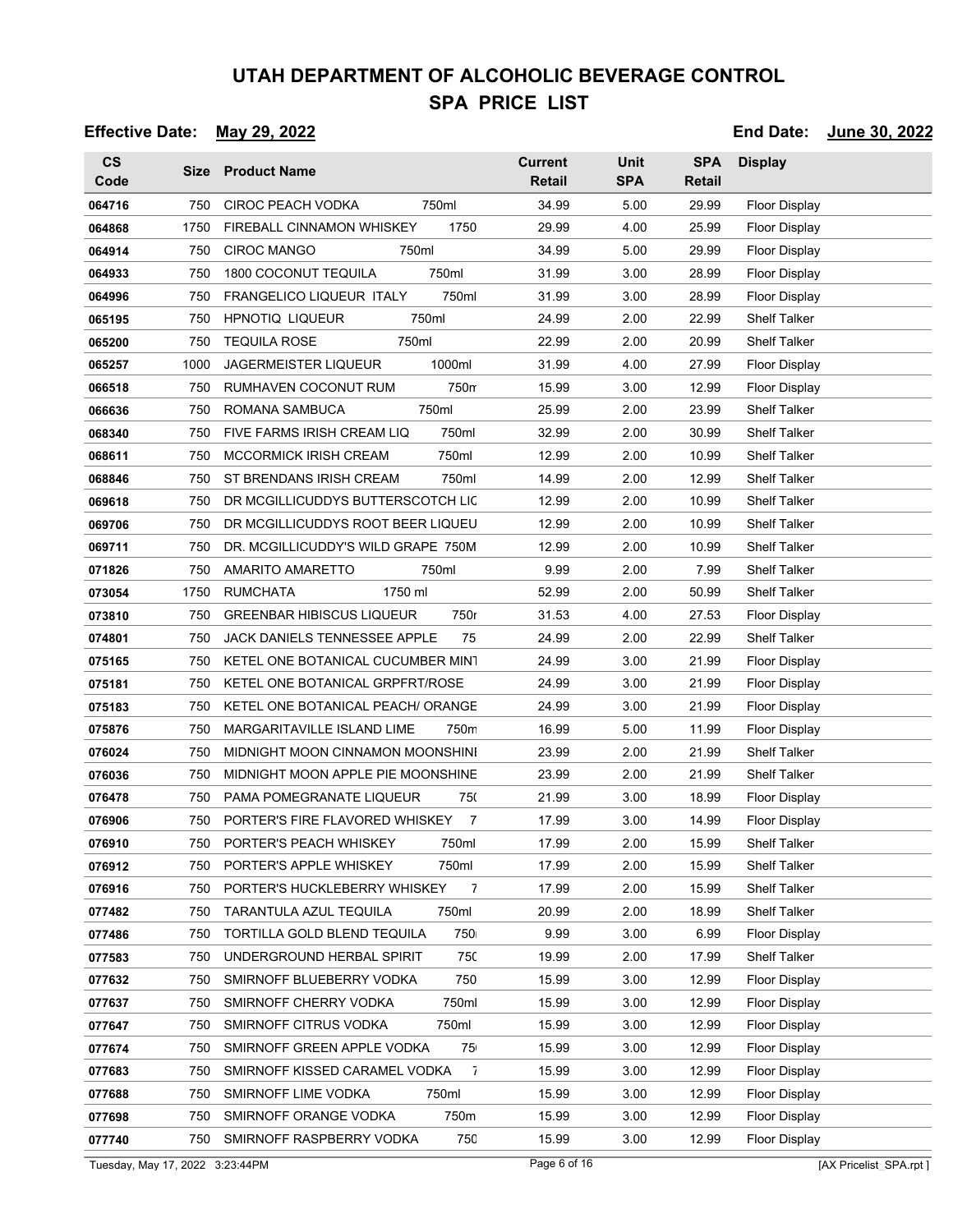### **Effective Date: May 29, 2022 End Date: June 30, 2022**

| $\mathsf{cs}$<br>Code |      | Size Product Name                         | <b>Current</b><br><b>Retail</b> | <b>Unit</b><br><b>SPA</b> | <b>SPA</b><br>Retail | <b>Display</b>       |
|-----------------------|------|-------------------------------------------|---------------------------------|---------------------------|----------------------|----------------------|
| 077776                | 750  | WILD TURKEY AMERICAN HONEY<br>750         | 23.99                           | 2.00                      | 21.99                | <b>Shelf Talker</b>  |
| 077842                | 750  | SMIRNOFF STRAWBERRY VODKA<br>7٤           | 15.99                           | 3.00                      | 12.99                | <b>Floor Display</b> |
| 077847                | 750  | 750ml<br>SMIRNOFF VANILLA VODKA           | 15.99                           | 3.00                      | 12.99                | Floor Display        |
| 077852                | 750  | 75<br>SMIRNOFF WATERMELON VODKA           | 15.99                           | 3.00                      | 12.99                | Floor Display        |
| 077858                | 750  | $\bar{1}$<br>SMIRNOFF WHIPPED CREAM VODKA | 15.99                           | 3.00                      | 12.99                | <b>Floor Display</b> |
| 077900                | 750  | SMIRNOFF SOURS BERRY LEMON VODK/          | 15.99                           | 3.00                      | 12.99                | <b>Floor Display</b> |
| 078071                | 750  | SMIRNOFF ZERO CUCUMBER LIME<br>75         | 15.99                           | 2.00                      | 13.99                | <b>Shelf Talker</b>  |
| 078073                | 750  | SMIRNOFF ZERO STRAWBERRY ROSE             | 15.99                           | 2.00                      | 13.99                | <b>Shelf Talker</b>  |
| 078079                | 750  | SMIRNOFF ZERO WATERMELON MINT             | 15.99                           | 2.00                      | 13.99                | <b>Shelf Talker</b>  |
| 078112                | 750  | SMIRNOFF ZERO LEMON ELDERFLOWER           | 15.99                           | 2.00                      | 13.99                | <b>Shelf Talker</b>  |
| 078133                | 750  | SMIRNOFF PINK LEMONADE<br>750ml           | 15.99                           | 3.00                      | 12.99                | <b>Floor Display</b> |
| 080024                | 750  | BLUE CHAIR BAY BANANA RUM CREAM           | 19.06                           | 2.07                      | 16.99                | <b>Shelf Talker</b>  |
| 080458                | 1750 | RYANS IRISH CREAM<br>1750ml               | 21.99                           | 3.00                      | 18.99                | Floor Display        |
| 086455                | 750  | 750ml<br><b>BLACK VELVET APPLE</b>        | 9.99                            | 2.00                      | 7.99                 | Shelf Talker         |
| 086503                | 750  | HOWLER HEAD BANANA WHISKEY<br>75          | 28.99                           | 2.00                      | 26.99                | <b>Shelf Talker</b>  |
| 086533                | 750  | SQRRL PEANUT BUTTER WHISKEY<br>75         | 19.99                           | 3.00                      | 16.99                | <b>Floor Display</b> |
| 086670                | 750  | 7!<br>JACK DANIELS TENNESSEE HONEY        | 24.99                           | 2.00                      | 22.99                | Shelf Talker         |
| 086692                | 750  | JACK DANIELS TENNESSEE FIRE WHISK         | 24.99                           | 2.00                      | 22.99                | <b>Shelf Talker</b>  |
| 086888                | 1750 | SOUTHERN COMFORT<br>1750ml                | 29.99                           | 2.00                      | 27.99                | <b>Shelf Talker</b>  |
| 087026                | 750  | SKREWBALL PEANUT BUTTER WHISKEY           | 29.99                           | 2.00                      | 27.99                | <b>Shelf Talker</b>  |
| 087280                | 750  | 750r<br>CASAMIGOS BLANCO TEQUILA          | 51.99                           | 3.00                      | 48.99                | Floor Display        |
| 087288                | 750  | 750m<br>CASAMIGOS MEZCAL JOVEN            | 64.99                           | 3.00                      | 61.99                | Floor Display        |
| 087408                | 750  | CUERVO ESPECIAL SILVER TEQUILA<br>- 75    | 19.99                           | 3.00                      | 16.99                | <b>Floor Display</b> |
| 087416                | 750  | CUERVO TRADICIONAL SILVER TEQUILA         | 23.99                           | 4.00                      | 19.99                | <b>Floor Display</b> |
| 087485                | 750  | DON JULIO BLANCO TEQUILA<br>750ml         | 56.99                           | 3.00                      | 53.99                | <b>Floor Display</b> |
| 087510                | 750  | 1800 SILVER TEQUILA<br>750ml              | 31.99                           | 3.00                      | 28.99                | Floor Display        |
| 087516                | 750  | EL CHARRO SILVER TEQUILA<br>750ml         | 17.99                           | 3.00                      | 14.99                | <b>Floor Display</b> |
| 087588                | 1750 | EL JIMADOR SILVER TEQUILA<br>1750 m       | 41.99                           | 2.99                      | 39.00                | <b>Shelf Talker</b>  |
| 087644                | 1750 | FAMILIA CAMARENA SILVER TEQUILA 17        | 42.99                           | 4.00                      | 38.99                | <b>Floor Display</b> |
| 087646                | 750  | EXOTICO BLANCO TEQUILA<br>750ml           | 19.99                           | 3.00                      | 16.99                | Floor Display        |
| 087832                | 750  | JOSE CUERVO TRADICIONAL CRISTALINO        | 34.99                           | 3.00                      | 31.99                | <b>Floor Display</b> |
| 087849                | 750  | HERRADURA SILVER TEQUILA<br>750m          | 51.99                           | 2.00                      | 49.99                | <b>Shelf Talker</b>  |
| 088018                | 750  | 750ml<br>LUNAZUL TEQUILA BLANCO           | 21.99                           | 3.00                      | 18.99                | <b>Floor Display</b> |
| 088036                | 750  | MARGARITAVILLE SILVER TEQUILA<br>750      | 15.99                           | 4.00                      | 11.99                | <b>Floor Display</b> |
| 088095                | 750  | 750ml<br>MI CAMPO BLANCO TEQUILA          | 25.06                           | 3.00                      | 22.06                | <b>Floor Display</b> |
| 088146                | 750  | MONTEZUMA WHITE TEQUILA<br>750n           | 10.99                           | 2.00                      | 8.99                 | <b>Shelf Talker</b>  |
| 088533                | 750  | MI CAMPO REPOSADO TEQUILA<br>750          | 25.06                           | 3.00                      | 22.06                | Floor Display        |
| 088546                | 1750 | HORNITOS PLATA TEQUILA<br>1750ml          | 44.99                           | 3.00                      | 41.99                | Floor Display        |
| 088796                | 750  | 750n<br>TWO FINGERS WHITE TEQUILA         | 14.99                           | 2.00                      | 12.99                | Shelf Talker         |
| 089154                | 750  | DON JULIO REPOSADO TEQUILA<br>750         | 61.99                           | 3.00                      | 58.99                | Floor Display        |
| 089178                | 750  | EL MAYOR ANEJO TEQUILA<br>750ml           | 39.99                           | 3.00                      | 36.99                | <b>Floor Display</b> |
| 089196                | 750  | CUERVO ESPECIAL GOLD TEQUILA<br>75        | 19.99                           | 3.00                      | 16.99                | Floor Display        |

Tuesday, May 17, 2022 3:23:44PM Page 7 of 16 **Page 7 of 16** [AX Pricelist\_SPA.rpt ]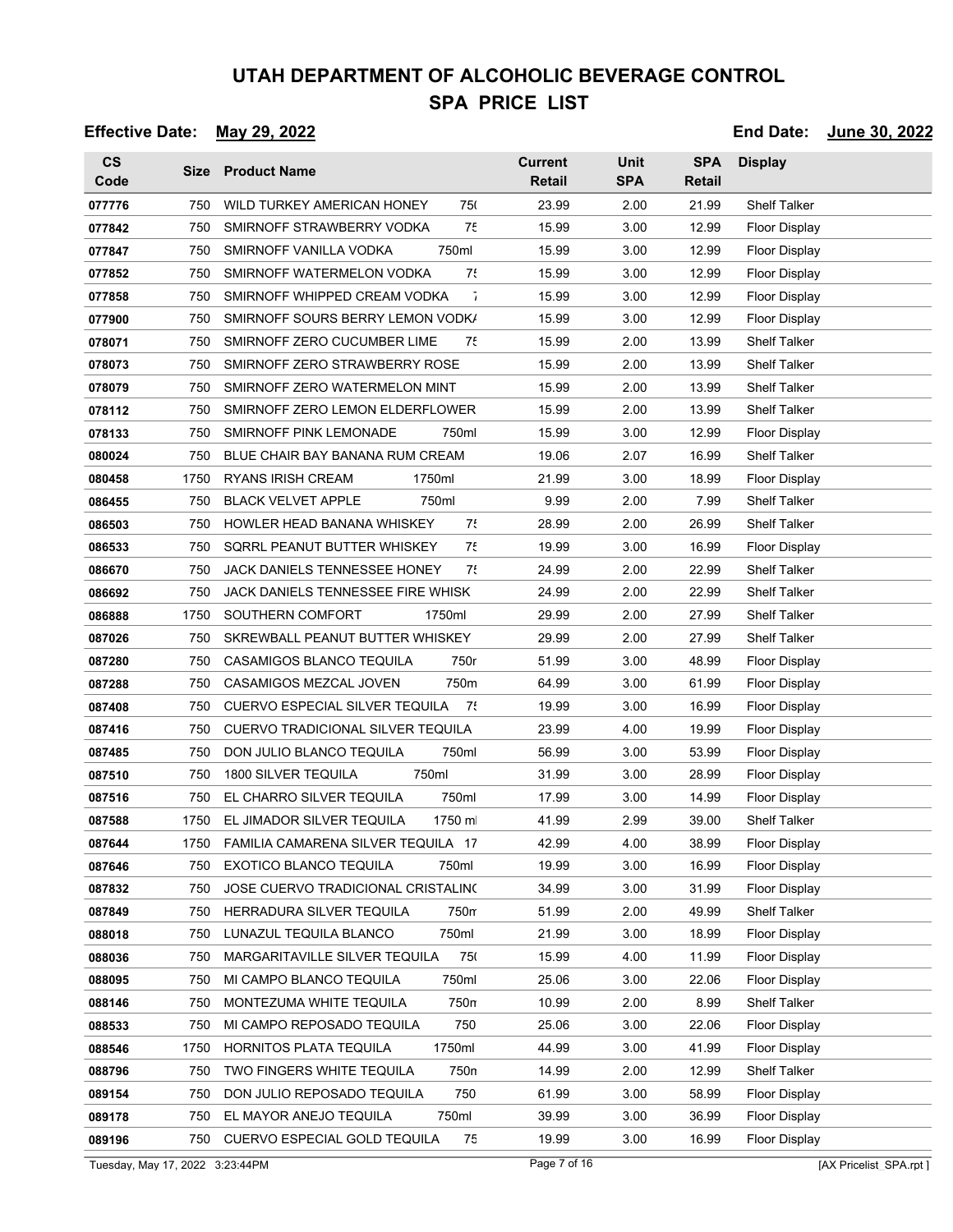### **Effective Date: May 29, 2022 End Date: June 30, 2022**

| $\mathsf{CS}\phantom{0}$<br>Code |      | Size Product Name                      | <b>Current</b><br><b>Retail</b> | <b>Unit</b><br><b>SPA</b> | <b>SPA</b><br><b>Retail</b> | <b>Display</b>       |
|----------------------------------|------|----------------------------------------|---------------------------------|---------------------------|-----------------------------|----------------------|
| 089206                           | 750  | 1800 REPOSADO TEQUILA<br>750ml         | 32.99                           | 3.00                      | 29.99                       | <b>Floor Display</b> |
| 089215                           | 750  | <b>CUERVO TRADICIONAL GOLD TEQUILA</b> | 24.99                           | 4.00                      | 20.99                       | <b>Floor Display</b> |
| 089230                           | 750  | 1800 ANEJO TEQUILA<br>750ml            | 43.99                           | 4.00                      | 39.99                       | <b>Floor Display</b> |
| 089256                           | 750  | <b>GRAN CENTENARIO REPOSADO TEQUI</b>  | 32.99                           | 2.00                      | 30.99                       | <b>Shelf Talker</b>  |
| 089268                           | 1750 | EL JIMADOR REPOSADO TEQUILA<br>175     | 41.99                           | 2.99                      | 39.00                       | <b>Shelf Talker</b>  |
| 089292                           | 750  | 750ml<br><b>GRAN CENTENARIO ANEJO</b>  | 39.99                           | 2.00                      | 37.99                       | Shelf Talker         |
| 089339                           | 750  | 7:<br>HERRADURA REPOSADO TEQUILA       | 54.99                           | 3.00                      | 51.99                       | <b>Floor Display</b> |
| 089383                           | 750  | 75<br>EL CHARRO REPOSADO TEQUILA       | 17.99                           | 3.00                      | 14.99                       | Floor Display        |
| 089470                           | 1750 | 1750<br>LUNAZUL TEQUILA REPOSADO       | 39.99                           | 5.00                      | 34.99                       | <b>Floor Display</b> |
| 089576                           | 750  | 750m<br>MONTEZUMA GOLD TEQUILA         | 10.99                           | 2.00                      | 8.99                        | Shelf Talker         |
| 089838                           | 1750 | HORNITOS REPOSADO TEQUILA<br>175       | 44.99                           | 3.00                      | 41.99                       | <b>Floor Display</b> |
| 089946                           | 750  | TWO FINGERS GOLD TEQUILA<br>750m       | 14.99                           | 2.00                      | 12.99                       | <b>Shelf Talker</b>  |
| 092294                           | 750  | <b>COLOMBO MARSALA SWEET</b><br>750n   | 14.99                           | 2.00                      | 12.99                       | <b>Shelf Talker</b>  |
| 236600                           | 750  | CHATEAU SUAU BORDEAUX BLANC SEC        | 16.99                           | 2.00                      | 14.99                       | <b>Shelf Talker</b>  |
| 252595                           | 750  | LOUIS JADOT BEAUJOLAIS<br>750ml        | 16.49                           | 2.00                      | 14.49                       | Shelf Talker         |
| 253335                           | 750  | 750m<br>LOUIS JADOT POUILLY FUISSE     | 36.49                           | 3.00                      | 33.49                       | <b>Floor Display</b> |
| 267720                           | 750  | 750n<br>FAT BASTARD CHARDONNAY         | 16.99                           | 3.00                      | 13.99                       | <b>Floor Display</b> |
| 267807                           | 750  | 7!<br>FORTANT CABERNET SAUVIGNON       | 12.99                           | 3.00                      | 9.99                        | <b>Floor Display</b> |
| 267809                           | 750  | FORTANT CHARDONNAY<br>750ml            | 12.99                           | 3.00                      | 9.99                        | <b>Floor Display</b> |
| 274790                           | 750  | C'EST LA VIE PINOT NOIR SYRAH<br>750m  | 15.99                           | 3.00                      | 12.99                       | <b>Floor Display</b> |
| 281210                           | 750  | 75<br>FIGUIERE IGP MEDITERRANEE RED    | 17.99                           | 3.00                      | 14.99                       | <b>Floor Display</b> |
| 281218                           | 750  | 75<br>FIGUIER IGP MEDITERRANEE ROSE    | 18.99                           | 3.00                      | 15.99                       | <b>Floor Display</b> |
| 282705                           | 750  | 750<br>HERON PINOT NOIR CALIFORNIA     | 16.99                           | 3.00                      | 13.99                       | <b>Floor Display</b> |
| 290900                           | 750  | 7<br>PERRIN RES COTES RHONE ROUGE      | 14.06                           | 2.00                      | 12.06                       | <b>Shelf Talker</b>  |
| 290915                           | 750  | PEYRASSOL LA CROIX ROSE<br>750m        | 17.95                           | 3.00                      | 14.95                       | <b>Floor Display</b> |
| 302300                           | 750  | <b>CLEAN SLATE RIESLING</b><br>750ml   | 16.99                           | 3.00                      | 13.99                       | <b>Floor Display</b> |
| 341649                           | 750  | CASTELLO DI ALBOLA CHIANTI CLASSICC    | 16.99                           | 2.00                      | 14.99                       | <b>Shelf Talker</b>  |
| 341743                           | 750  | 750ml<br>DA VINCI CHIANTI DOCG         | 15.99                           | 4.00                      | 11.99                       | <b>Floor Display</b> |
| 343805                           | 750  | 750ml<br><b>RUFFINO CHIANTI</b>        | 12.06                           | 2.00                      | 10.06                       | <b>Shelf Talker</b>  |
| 345695                           | 750  | SANTA CRISTINA PINOT GRIGIO<br>750m    | 13.99                           | 2.00                      | 11.99                       | <b>Shelf Talker</b>  |
| 345700                           | 750  | SANTA CRISTINA TOSCANA SANGIOVESE      | 13.99                           | 2.00                      | 11.99                       | <b>Shelf Talker</b>  |
| 348200                           | 750  | 750ml<br>BELLA SERA PINOT GRIGIO       | 11.99                           | 3.00                      | 8.99                        | <b>Floor Display</b> |
| 349002                           | 750  | 750ml<br>CASAMATTA ROSSO               | 19.02                           | 2.00                      | 17.02                       | <b>Shelf Talker</b>  |
| 359029                           | 750  | CASTELLO DEL POGGIO MOSCATO IGT        | 12.99                           | 3.00                      | 9.99                        | <b>Floor Display</b> |
| 359600                           | 750  | <b>CUPCAKE PINOT GRIGIO</b><br>750ml   | 11.99                           | 3.00                      | 8.99                        | <b>Floor Display</b> |
| 360330                           | 750  | DA VINCI PINOT GRIGIO<br>750ml         | 15.99                           | 4.00                      | 11.99                       | <b>Floor Display</b> |
| 361270                           | 750  | DI MAJO SANGIOVESE<br>750ml            | 17.99                           | 4.00                      | 13.99                       | <b>Floor Display</b> |
| 367388                           | 750  | IL FAGGIO MONTEPUL D'ABRUZZO<br>750    | 16.99                           | 3.00                      | 13.99                       | <b>Floor Display</b> |
| 368152                           | 750  | LAGARIA PINOT GRIGIO<br>750ml          | 15.49                           | 3.00                      | 12.49                       | <b>Floor Display</b> |
| 370188                           | 1500 | 1500<br>MEZZACORONA PINOT GRIGIO       | 14.39                           | 2.00                      | 12.39                       | <b>Shelf Talker</b>  |
| 371600                           | 750  | MONTE ANTICO ROSSO<br>750ml            | 15.49                           | 2.00                      | 13.49                       | <b>Shelf Talker</b>  |
| 382031                           | 1500 | <b>STELLA PINOT GRIGIO</b><br>1500ml   | 19.99                           | 4.00                      | 15.99                       | <b>Floor Display</b> |

Tuesday, May 17, 2022 3:23:44PM Page 8 of 16 [AX Pricelist\_SPA.rpt ]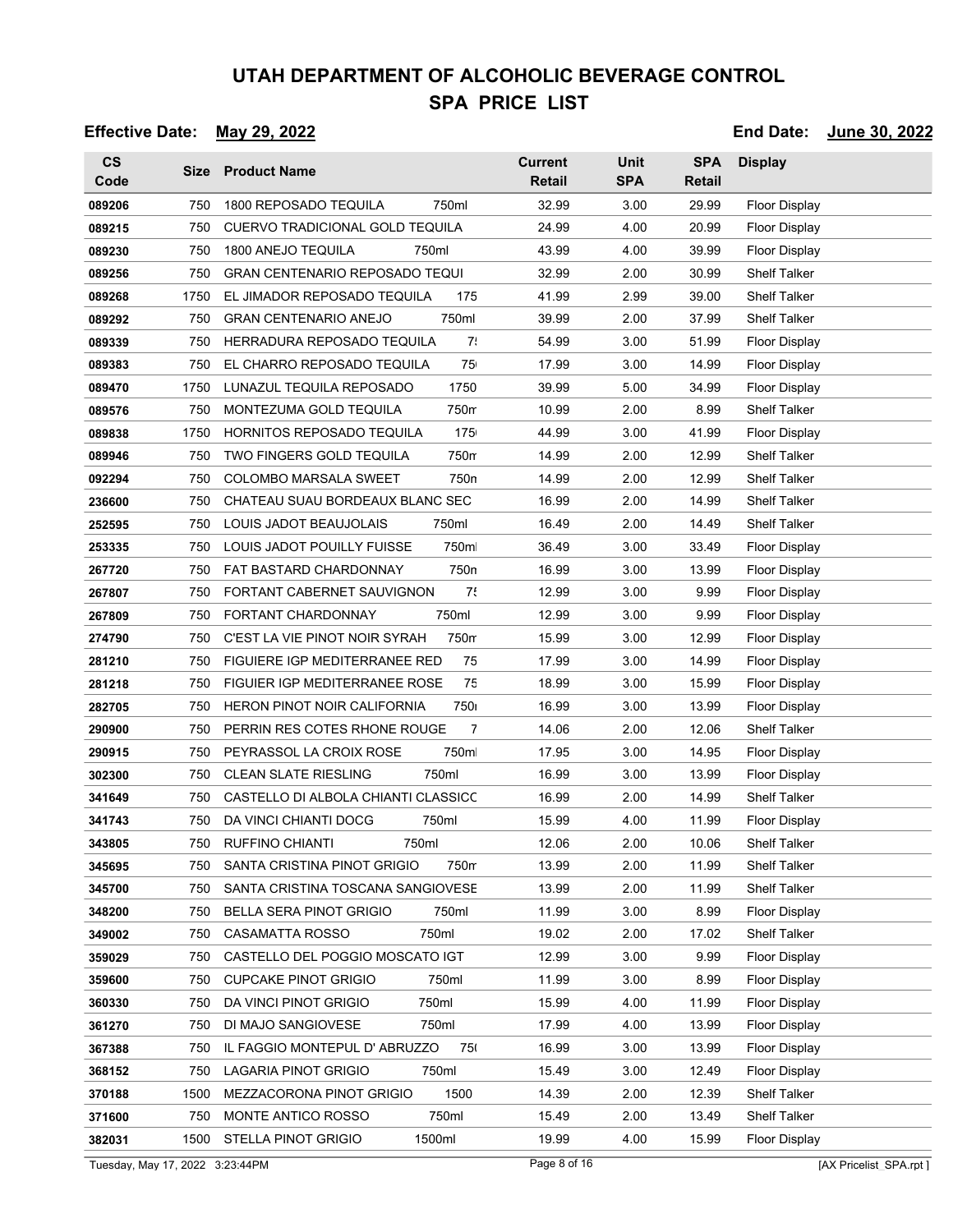#### **Effective Date: May 29, 2022 End Date: June 30, 2022**

| $\mathsf{CS}\phantom{0}$<br>Code |      | Size Product Name                           | <b>Current</b><br><b>Retail</b> | <b>Unit</b><br><b>SPA</b> | <b>SPA</b><br>Retail | <b>Display</b>       |
|----------------------------------|------|---------------------------------------------|---------------------------------|---------------------------|----------------------|----------------------|
| 382465                           | 750  | 750<br>TIEFENBRUNNER PINOT GRIGIO           | 20.99                           | 3.00                      | 17.99                | <b>Floor Display</b> |
| 390000                           | 750  | 750ml<br><b>ZENATO PINOT GRIGIO</b>         | 16.99                           | 4.00                      | 12.99                | <b>Floor Display</b> |
| 400715                           | 750  | ALAMOS MALBEC<br>750ml                      | 12.99                           | 3.00                      | 9.99                 | Floor Display        |
| 401210                           | 750  | <b>LOS DOS GRENACHE</b><br>750ml            | 12.99                           | 3.00                      | 9.99                 | <b>Floor Display</b> |
| 402537                           | 1500 | 150<br><b>BAREFOOT CELLARS CABERNET</b>     | 15.99                           | 3.00                      | 12.99                | <b>Floor Display</b> |
| 402908                           | 3000 | <b>BLACK BOX MALBEC</b><br>3000ml           | 22.99                           | 4.00                      | 18.99                | <b>Floor Display</b> |
| 403210                           | 750  | BODEGA NORTON MALBEC RESERVA                | 19.99                           | 4.00                      | 15.99                | <b>Floor Display</b> |
| 403777                           | 750  | TRAPICHE BROQUEL CABERNET<br>750            | 16.99                           | 2.00                      | 14.99                | <b>Shelf Talker</b>  |
| 403779                           | 750  | 750 <sub>n</sub><br>TRAPICHE BROQUEL MALBEC | 16.99                           | 2.00                      | 14.99                | <b>Shelf Talker</b>  |
| 406777                           | 1500 | CONCHA Y TORO CHARDONNAY FRONTE             | 11.99                           | 2.00                      | 9.99                 | <b>Shelf Talker</b>  |
| 407481                           | 750  | 75<br>CONO SUR CAB/CARM/SYRH ORG            | 13.99                           | 2.00                      | 11.99                | <b>Shelf Talker</b>  |
| 407766                           | 750  | ÷,<br>KIM CRAWFORD SAUVIGNON BLANC          | 17.06                           | 2.00                      | 15.06                | <b>Shelf Talker</b>  |
| 410638                           | 3000 | FISH EYE PINOT NOIR<br>3000ml               | 19.99                           | 2.00                      | 17.99                | <b>Shelf Talker</b>  |
| 410645                           | 3000 | FISH EYE SAUVIGNON BLANC<br>3000m           | 19.99                           | 2.00                      | 17.99                | <b>Shelf Talker</b>  |
| 410975                           | 5000 | FRANZIA CHARDONAY RICH BUTTERY 5            | 21.99                           | 2.00                      | 19.99                | <b>Shelf Talker</b>  |
| 411025                           | 5000 | FRANZIA SAUVIGNON BLANC<br>5000m            | 21.20                           | 2.00                      | 19.20                | <b>Shelf Talker</b>  |
| 411029                           | 5000 | FRANZIA BOLD JAMMY CABERNET SAUV            | 21.20                           | 2.00                      | 19.20                | <b>Shelf Talker</b>  |
| 411040                           | 750  | <b>FVINE VINHO VERDE WHITE</b><br>750ml     | 12.99                           | 3.00                      | 9.99                 | <b>Floor Display</b> |
| 411830                           | 3000 | <b>GRAN VERANO SAUVIGNON BLANC</b><br>30    | 25.96                           | 2.01                      | 23.95                | <b>Shelf Talker</b>  |
| 412648                           | 750  | <b>HOPES END RED BLEND</b><br>750ml         | 10.06                           | 3.00                      | 7.06                 | <b>Floor Display</b> |
| 412840                           | 3000 | HOUSE WINE CABERNET SAUVIGNON 3             | 22.99                           | 2.00                      | 20.99                | <b>Shelf Talker</b>  |
| 412842                           | 3000 | <b>HOUSE WINE MALBEC</b><br>3000ml          | 22.99                           | 2.00                      | 20.99                | <b>Shelf Talker</b>  |
| 413090                           | 750  | <b>REX GOLIATH CABERNET</b><br>750ml        | 8.99                            | 3.00                      | 5.99                 | Floor Display        |
| 416402                           | 750  | 750ml<br>THE EMILY CHARD PN ROSE            | 16.99                           | 3.00                      | 13.99                | Floor Display        |
| 419908                           | 750  | NEW AGE RED<br>750ml                        | 11.99                           | 2.00                      | 9.99                 | <b>Shelf Talker</b>  |
| 422810                           | 750  | <b>RED ROCK WINERY MALBEC</b><br>750m       | 11.99                           | 3.00                      | 8.99                 | Floor Display        |
| 423244                           | 750  | 750ml<br><b>ROOT 1 CARMENERE</b>            | 15.99                           | 4.00                      | 11.99                | <b>Floor Display</b> |
| 423249                           | 750  | ROOT 1 CABERNET SAUVIGNON<br>750            | 15.99                           | 2.00                      | 13.99                | <b>Shelf Talker</b>  |
| 423799                           | 750  | SANTA CAROLINA CARMENERE RESER              | 15.99                           | 3.00                      | 12.99                | Floor Display        |
| 424389                           | 750  | FLYBIRD BAJA LIME MARGARITA<br>750r         | 11.99                           | 2.00                      | 9.99                 | <b>Shelf Talker</b>  |
| 426336                           | 750  | THE SHOW MALBEC<br>750ml                    | 14.99                           | 3.00                      | 11.99                | <b>Floor Display</b> |
| 429411                           | 750  | 750m<br>VINO SAN ESTEBAN MALBEC             | 12.99                           | 3.00                      | 9.99                 | <b>Floor Display</b> |
| 429460                           | 750  | 750<br>VILLA MARIA SAUV BLANC PRVT BI       | 16.99                           | 3.00                      | 13.99                | <b>Floor Display</b> |
| 429709                           | 750  | 750ml<br>WHITEHAVEN SAUV BLANC              | 19.99                           | 2.00                      | 17.99                | <b>Shelf Talker</b>  |
| 429844                           | 750  | 750ml<br>YALUMBA Y PINOT GRIGIO             | 14.99                           | 2.00                      | 12.99                | <b>Shelf Talker</b>  |
| 429846                           | 750  | YALUMBA SANGIOVESE ROSE<br>750r             | 14.99                           | 3.00                      | 11.99                | <b>Floor Display</b> |
| 441991                           | 750  | 75<br>AQUINAS CABERNET SAUVIGNON            | 19.99                           | 2.00                      | 17.99                | <b>Shelf Talker</b>  |
| 443255                           | 1500 | BAREFOOT CELLARS PINOT NOIR<br>150          | 15.99                           | 3.00                      | 12.99                | <b>Floor Display</b> |
| 444570                           | 3000 | <b>BLACK BOX PINOT NOIR</b><br>3000ml       | 22.99                           | 4.00                      | 18.99                | <b>Floor Display</b> |
| 444572                           | 3000 | <b>BLACK BOX RED BLEND</b><br>3000 ml       | 22.99                           | 4.00                      | 18.99                | <b>Floor Display</b> |
| 445270                           | 750  | BORNE OF FIRE CABERNET SAUVIGNON            | 22.99                           | 2.00                      | 20.99                | <b>Shelf Talker</b>  |
| 445300                           | 3000 | 3000ml<br>BOTA BOX ZINFANDEL                | 21.99                           | 3.00                      | 18.99                | <b>Floor Display</b> |

Tuesday, May 17, 2022 3:23:44PM Page 9 of 16 [AX Pricelist\_SPA.rpt ]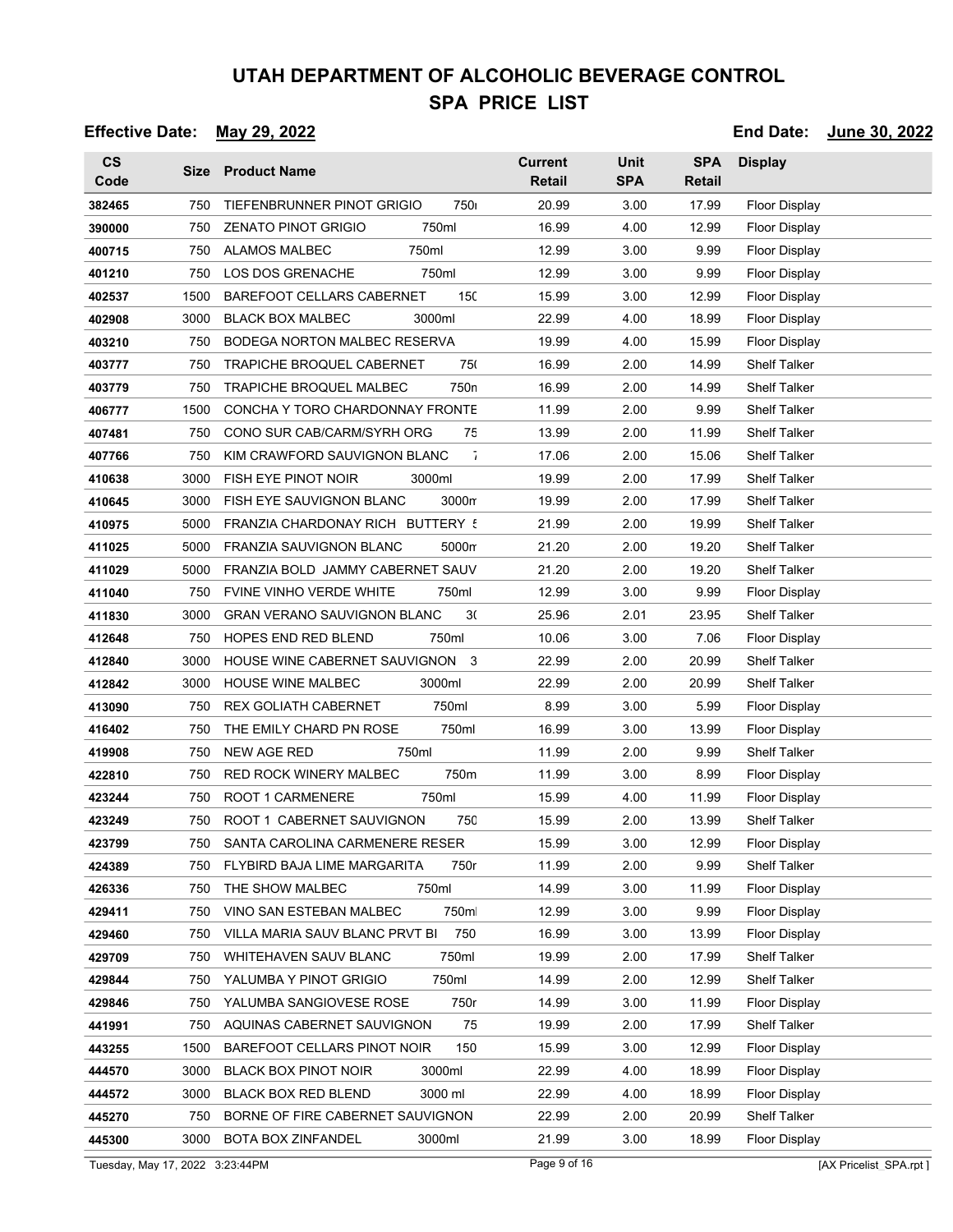### **Effective Date: May 29, 2022 End Date: June 30, 2022**

| <b>CS</b><br>Code |      | Size Product Name                              | <b>Current</b><br><b>Retail</b> | <b>Unit</b><br><b>SPA</b> | <b>SPA</b><br>Retail | <b>Display</b>       |
|-------------------|------|------------------------------------------------|---------------------------------|---------------------------|----------------------|----------------------|
| 445816            | 750  | BERINGER CABERNET SAUVIGNON<br>7               | 7.99                            | 2.00                      | 5.99                 | <b>Shelf Talker</b>  |
| 445926            | 750  | <b>BRADY CABERNET SAUVIGNON</b><br>750         | 28.99                           | 5.00                      | 23.99                | <b>Floor Display</b> |
| 445937            | 750  | BREAD & BUTTER PINOT NOIR<br>750m              | 17.99                           | 2.00                      | 15.99                | <b>Shelf Talker</b>  |
| 449252            | 750  | <b>GRATEFUL RED PINOT NOIR</b><br>750ml        | 12.54                           | 2.00                      | 10.54                | <b>Shelf Talker</b>  |
| 450123            | 3000 | <b>BIG HOUSE PROHIBITION RED</b><br>3000 m     | 23.99                           | 3.00                      | 20.99                | <b>Floor Display</b> |
| 450658            | 750  | CALLAWAY CELLAR SELECTION CAB SAL              | 9.99                            | 3.00                      | 6.99                 | <b>Floor Display</b> |
| 450769            | 750  | CANOE RIDGE EXPEDITION CABERNET                | 16.99                           | 3.00                      | 13.99                | <b>Floor Display</b> |
| 451750            | 750  | CARNIVOR CABERNET SAUVIGNON<br>$\overline{7}$  | 13.99                           | 4.00                      | 9.99                 | <b>Floor Display</b> |
| 452241            | 750  | CASTLE ROCK CABERNET CLMBIA VLY                | 12.99                           | 2.00                      | 10.99                | <b>Shelf Talker</b>  |
| 452500            | 750  | 750m<br>LIBERTY SCHOOL CABERNET                | 17.99                           | 2.00                      | 15.99                | Shelf Talker         |
| 456392            | 750  | 750n<br><b>CEDAR &amp; SALMON PINOT NOIR</b>   | 24.99                           | 4.00                      | 20.99                | <b>Floor Display</b> |
| 460439            | 750  | <b>750</b><br><b>CUPCAKE BLACK FOREST RED</b>  | 11.99                           | 3.00                      | 8.99                 | <b>Floor Display</b> |
| 460672            | 750  | DARK HORSE CABERNET SAUVIGNON                  | 10.99                           | 4.00                      | 6.99                 | Floor Display        |
| 460674            | 750  | 750<br>DARK HORSE RED BLEND WINE               | 10.99                           | 4.00                      | 6.99                 | Floor Display        |
| 460676            | 750  | 750ml<br>DARK HORSE PINOT NOIR                 | 10.99                           | 4.00                      | 6.99                 | Floor Display        |
| 460677            | 750  | DARK HORSE DOUBLE DOWN RED BLENI               | 10.99                           | 4.00                      | 6.99                 | Floor Display        |
| 460784            | 750  | DELOACH PINOT NOIR CALIFORNIA<br>75            | 14.99                           | 3.00                      | 11.99                | Floor Display        |
| 460938            | 750  | 750<br>DECOY CABERNET SAUVIGNON                | 25.99                           | 2.00                      | 23.99                | Shelf Talker         |
| 461282            | 1500 | 1500ml<br><b>BOTA BRICK MERLOT</b>             | 10.99                           | 2.00                      | 8.99                 | <b>Shelf Talker</b>  |
| 461286            | 1500 | <b>BOTA BRICK REDVOLUTION</b><br>1500m         | 10.99                           | 2.00                      | 8.99                 | <b>Shelf Talker</b>  |
| 462102            | 750  | DREAMING TREE CRUSH RED WINE<br>7 <sup>1</sup> | 16.06                           | 3.00                      | 13.06                | Floor Display        |
| 462508            | 750  | 750r<br>DUCKHORN CABERNET NAPA                 | 65.99                           | 2.00                      | 63.99                | <b>Shelf Talker</b>  |
| 462510            | 750  | <b>DUCKHORN MERLOT</b><br>750ml                | 50.99                           | 2.00                      | 48.99                | Shelf Talker         |
| 463200            | 750  | ELK COVE PINOT NOIR WILLAMETTE<br>75           | 29.99                           | 3.00                      | 26.99                | <b>Floor Display</b> |
| 463350            | 750  | 750ml<br><b>ESTANCIA CABERNET</b>              | 15.99                           | 2.00                      | 13.99                | <b>Shelf Talker</b>  |
| 464685            | 750  | 750ml<br><b>BONTERRA CABERNET</b>              | 16.99                           | 4.00                      | 12.99                | <b>Floor Display</b> |
| 464700            | 750  | 750ml<br><b>FETZER CABERNET</b>                | 9.99                            | 2.00                      | 7.99                 | <b>Shelf Talker</b>  |
| 466274            | 750  | FLIP FLOP PINOT NOIR<br>750ml                  | 8.99                            | 3.00                      | 5.99                 | Floor Display        |
| 467063            | 750  | 14 HANDS HOT TO TROT RED BLEND<br>$-7!$        | 12.99                           | 3.00                      | 9.99                 | Floor Display        |
| 467101            | 750  | FOUR VIRTUES BOURBON BARREL ZIN                | 19.99                           | 2.00                      | 17.99                | Shelf Talker         |
| 467278            | 750  | FRANCIS COPPOLA CLARET<br>750ml                | 19.99                           | 2.00                      | 17.99                | <b>Shelf Talker</b>  |
| 467300            | 750  | <b>FRANCIS COPPOLA ROSSO</b><br>750ml          | 12.99                           | 3.00                      | 9.99                 | Floor Display        |
| 467810            | 750  | MICHAEL DAVID FREAKSHOW CAB<br>75              | 19.99                           | 3.00                      | 16.99                | <b>Floor Display</b> |
| 467814            | 750  | MICHAEL DAVID FREAKSHOW ZINFANDEL              | 21.30                           | 3.00                      | 18.30                | Floor Display        |
| 472605            | 750  | <b>GEYSER PEAK CABERNET SAUVIGNON</b>          | 13.99                           | 2.00                      | 11.99                | <b>Shelf Talker</b>  |
| 474525            | 750  | HESS CABERNET SAUVIGNON SELECT                 | 20.99                           | 4.00                      | 16.99                | Floor Display        |
| 476493            | 750  | INTERCEPT PINOT NOIR<br>750ml                  | 24.99                           | 2.00                      | 22.99                | <b>Shelf Talker</b>  |
| 477801            | 750  | J LOHR CABERNET SAUV HILLTOP<br>750            | 31.95                           | 2.00                      | 29.95                | <b>Shelf Talker</b>  |
| 478116            | 750  | JOSH LEGACY<br>750ml                           | 14.99                           | 3.00                      | 11.99                | Floor Display        |
| 478120            | 750  | 750ml<br>JOSH CELLARS CABERNET                 | 14.99                           | 3.00                      | 11.99                | <b>Floor Display</b> |
| 478705            | 750  | KENWOOD CABERNET SAUVIGNON SONG                | 17.99                           | 2.00                      | 15.99                | <b>Shelf Talker</b>  |
| 478770            | 750  | <b>KENWOOD PINOT NOIR</b><br>750ml             | 17.99                           | 2.00                      | 15.99                | <b>Shelf Talker</b>  |

Tuesday, May 17, 2022 3:23:44PM Page 10 of 16 Page 10 of 16 [AX Pricelist\_SPA.rpt ]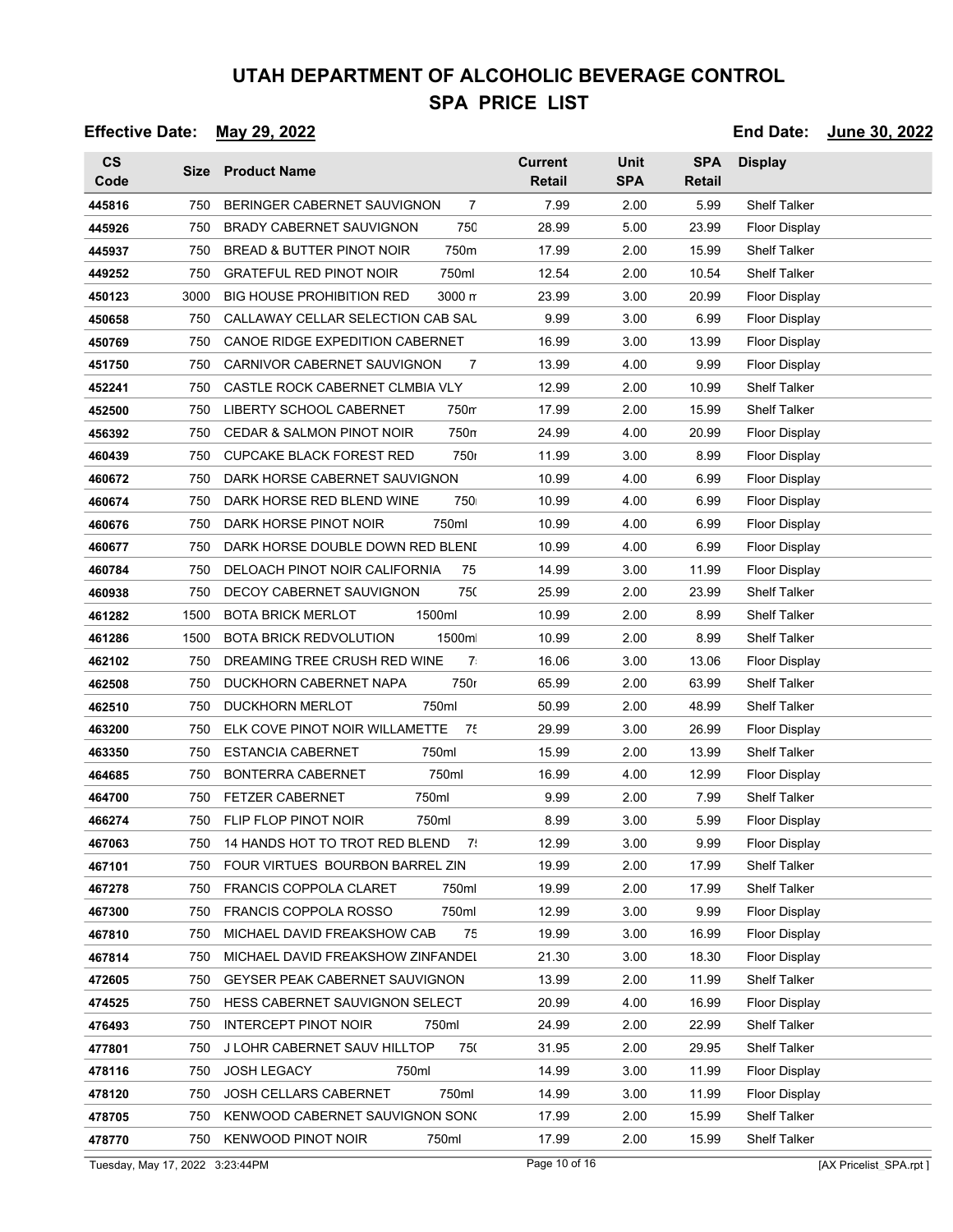| $\mathsf{cs}$<br>Code           |      | Size Product Name                         | <b>Current</b><br>Retail | <b>Unit</b><br><b>SPA</b> | <b>SPA</b><br>Retail | <b>Display</b>         |
|---------------------------------|------|-------------------------------------------|--------------------------|---------------------------|----------------------|------------------------|
| 480062                          | 750  | LEAPING HORSE CABERNET<br>750m            | 9.99                     | 2.00                      | 7.99                 | <b>Shelf Talker</b>    |
| 480100                          | 750  | LEESE-FITCH CABERNET<br>750ml             | 13.99                    | 2.00                      | 11.99                | <b>Shelf Talker</b>    |
| 480318                          | 1500 | LIBERTY CREEK VINYRD PINOT NOIR 15        | 9.99                     | 2.00                      | 7.99                 | <b>Shelf Talker</b>    |
| 482600                          | 750  | 750ml<br>HOUSE WINE RED BLEND             | 12.99                    | 2.00                      | 10.99                | <b>Shelf Talker</b>    |
| 485388                          | 750  | MACMURRAY RANCH PINOT NOIR CNTRL          | 19.99                    | 2.00                      | 17.99                | <b>Shelf Talker</b>    |
| 485390                          | 750  | MACMURRAY RANCH PINOT NOIR SON            | 24.99                    | 3.00                      | 21.99                | <b>Floor Display</b>   |
| 485449                          | 750  | MENAGE A TRIOS SWEET COLLECTN DOI         | 13.99                    | 3.00                      | 10.99                | Floor Display          |
| 485473                          | 750  | <b>MENAGE A TROIS SILK</b><br>750ml       | 12.06                    | 3.00                      | 9.06                 | Floor Display          |
| 485490                          | 750  | 750ml<br>MENAGE A TROIS RED               | 13.99                    | 3.00                      | 10.99                | <b>Floor Display</b>   |
| 485544                          | 750  | <b>MENAGE A TROIS BOURBON CABERNET</b>    | 14.80                    | 3.00                      | 11.80                | <b>Floor Display</b>   |
| 485986                          | 750  | MILBRANDT FAMILY CABERNET<br>750 75       | 13.81                    | 2.00                      | 11.81                | <b>Shelf Talker</b>    |
| 491040                          | 750  | <b>OBSIDIAN RIDGE CABERNET</b><br>750ml   | 32.50                    | 2.00                      | 30.50                | <b>Shelf Talker</b>    |
| 491270                          | 750  | 750ml<br>PAUL DOLAN CABERNET              | 19.99                    | 3.00                      | 16.99                | <b>Floor Display</b>   |
| 492700                          | 750  | PARDUCCI CABERNET SAUVIGNON<br>7          | 13.99                    | 4.00                      | 9.99                 | Floor Display          |
| 492950                          | 750  | PARDUCCI MERLOT<br>750ml                  | 13.99                    | 4.00                      | 9.99                 | <b>Floor Display</b>   |
| 496602                          | 750  | $\bar{1}$<br>PREDATOR CABERNET SAUVIGNON  | 17.99                    | 2.00                      | 15.99                | <b>Shelf Talker</b>    |
| 496840                          | 750  | PRIMARIUS PINOT NOIR<br>750ml             | 16.99                    | 3.00                      | 13.99                | Floor Display          |
| 498033                          | 750  | 750r<br>R MONDAVI MERLOT PRVT SEL         | 13.06                    | 3.00                      | 10.06                | <b>Floor Display</b>   |
| 498040                          | 750  | 75C<br>R MONDAVI PINOT NOIR PRVT SEL      | 13.06                    | 2.00                      | 11.06                | <b>Shelf Talker</b>    |
| 498925                          | 750  | 750r<br>RAVENSWOOD ZINFANDEL VB           | 12.99                    | 3.00                      | 9.99                 | <b>Floor Display</b>   |
| 498930                          | 750  | 750<br>RAVENSWOOD CABERNET VB             | 12.99                    | 3.00                      | 9.99                 | Floor Display          |
| 499278                          | 750  | <b>RED ROCK WINERY MERLOT</b><br>750m     | 11.99                    | 3.00                      | 8.99                 | <b>Floor Display</b>   |
| 500920                          | 750  | ROBERT HALL CABERNET PASO ROBLES          | 18.06                    | 2.00                      | 16.06                | <b>Shelf Talker</b>    |
| 502175                          | 750  | RUTHERFORD RANCH MERLOT<br>750            | 22.99                    | 2.00                      | 20.99                | <b>Shelf Talker</b>    |
| 506200                          | 750  | <b>SEAGLASS PINOT NOIR</b><br>750ml       | 16.99                    | 3.00                      | 13.99                | <b>Floor Display</b>   |
| 507500                          | 750  | 750ml<br>SILVER RIDGE CABERNET            | 13.99                    | 4.00                      | 9.99                 | Floor Display          |
| 507996                          | 750  | 750m<br>SIMPLE LIFE CABERNET SAUV         | 13.99                    | 3.00                      | 10.99                | Floor Display          |
| 513350                          | 750  | SUTTER HOME CAB SAUVIGNON<br>75(          | 8.99                     | 3.01                      | 5.98                 | Floor Display          |
| 513500                          | 750  | SUTTER HOME MERLOT<br>750ml               | 8.99                     | 3.01                      | 5.98                 | Floor Display          |
| 513711                          | 750  | TALBOTT PINOT NOIR KALI HART<br>750r      | 22.99                    | 3.00                      | 19.99                | Floor Display          |
| 515776                          | 750  | THE SHOW CABERNET SAUVIGNON<br>7          | 14.99                    | 3.00                      | 11.99                | <b>Floor Display</b>   |
| 515867                          | 750  | 1000 STORIES ZINFANDEL BOURBON BAF        | 19.99                    | 2.00                      | 17.99                | <b>Shelf Talker</b>    |
| 515901                          | 750  | THREE THIEVES CAB SAUVIGNON<br>75         | 11.99                    | 3.00                      | 8.99                 | Floor Display          |
| 516698                          | 750  | 750ml<br>TRINITY OAKS PINOT NOIR          | 10.06                    | 3.00                      | 7.06                 | Floor Display          |
| 516737                          | 750  | PARDUCCI TRUE GRIT CAB SAV'15/16 75       | 19.99                    | 3.00                      | 16.99                | Floor Display          |
| 516937                          | 750  | <b>TWISTED CEDAR ZINFANDEL</b><br>750m    | 14.95                    | 3.00                      | 11.95                | <b>Floor Display</b>   |
| 516938                          | 750  | <b>TWISTED CEDAR MALBEC</b><br>750ml      | 14.95                    | 3.00                      | 11.95                | Floor Display          |
| 516939                          | 750  | <b>TWISTED CEDAR PETIT PETITE</b><br>750m | 14.95                    | 3.00                      | 11.95                | <b>Floor Display</b>   |
| 517010                          | 750  | UNDERWOOD PINOT NOIR<br>750ml             | 13.99                    | 2.00                      | 11.99                | <b>Shelf Talker</b>    |
| 520085                          | 750  | WENTE CABERNET SAUV CHARLE WETM           | 26.99                    | 3.00                      | 23.99                | <b>Floor Display</b>   |
| 520100                          | 750  | WENTE CABERNET SAUVIGNON<br>750           | 15.99                    | 2.00                      | 13.99                | <b>Shelf Talker</b>    |
| 536950                          |      | 750 Z ALEXANDER BROWN CAB UNCAGED         | 20.00                    | 2.00                      | 18.00                | <b>Shelf Talker</b>    |
| Tuesday, May 17, 2022 3:23:44PM |      |                                           | Page 11 of 16            |                           |                      | [AX Pricelist_SPA.rpt] |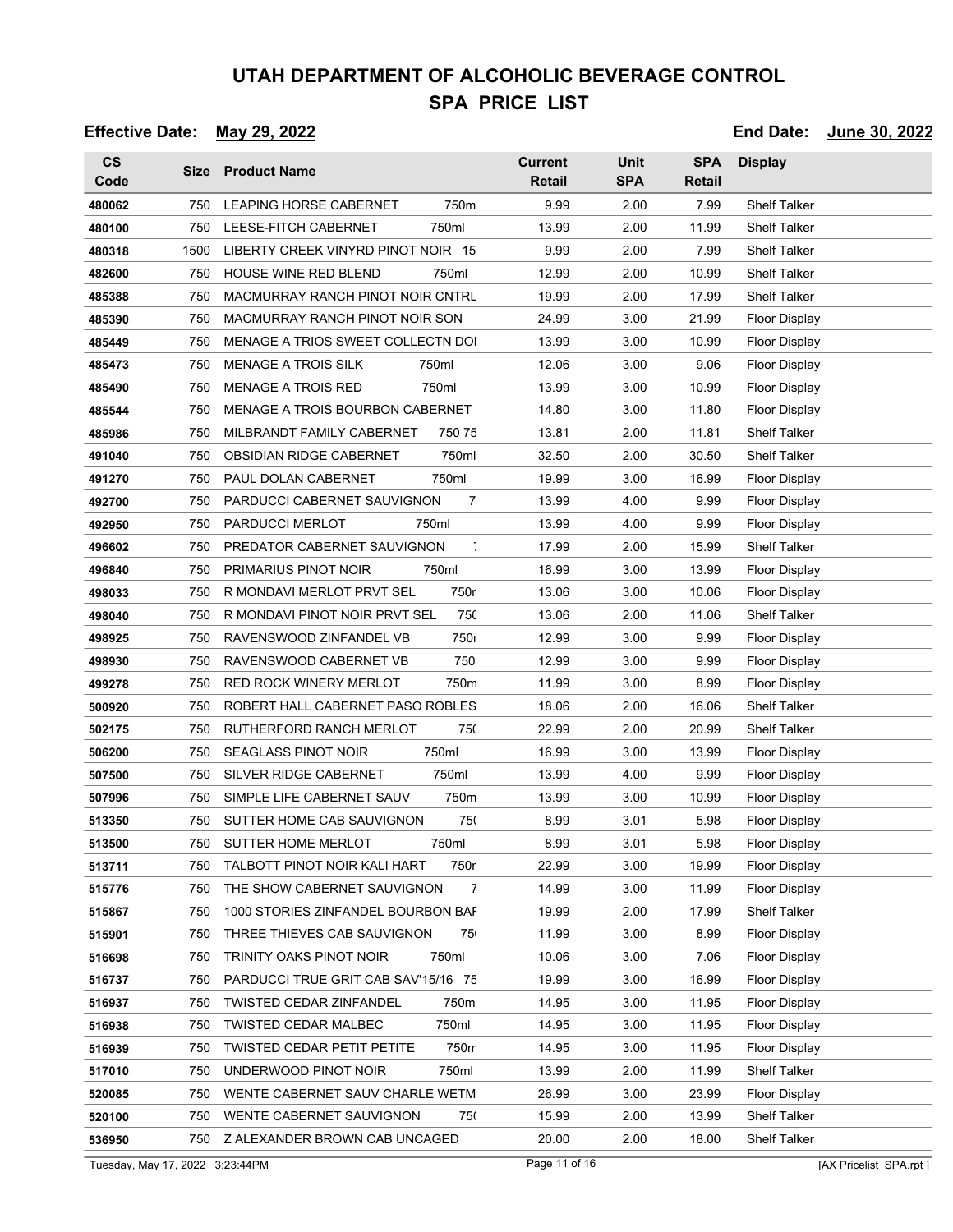### **Effective Date: May 29, 2022 End Date: June 30, 2022**

| $\mathsf{CS}\phantom{0}$<br>Code |      | Size Product Name                           | <b>Current</b><br><b>Retail</b> | <b>Unit</b><br><b>SPA</b> | <b>SPA</b><br><b>Retail</b> | <b>Display</b>       |
|----------------------------------|------|---------------------------------------------|---------------------------------|---------------------------|-----------------------------|----------------------|
| 539853                           | 750  | A TO Z CHARDONNAY<br>750ml                  | 18.95                           | 3.00                      | 15.95                       | <b>Floor Display</b> |
| 539855                           | 750  | A TO Z PINOT GRIS<br>750ml                  | 18.95                           | 3.00                      | 15.95                       | <b>Floor Display</b> |
| 541460                           | 5000 | ALMADEN CHARDONNAY BOX<br>500C              | 21.99                           | 3.00                      | 18.99                       | Floor Display        |
| 544077                           | 1500 | BAREFOOT CELLARS CHARDONNAY<br>$\mathbf{1}$ | 15.99                           | 3.00                      | 12.99                       | Floor Display        |
| 544079                           | 1500 | 15<br>BAREFOOT CELLARS PINOT GRIGIO         | 15.99                           | 3.00                      | 12.99                       | <b>Floor Display</b> |
| 547109                           | 3000 | 3000ml<br><b>BIG HOUSE CHARDONNAY</b>       | 23.99                           | 3.00                      | 20.99                       | Floor Display        |
| 547127                           | 3000 | 3000ml<br><b>BLACK BOX RIESLING</b>         | 22.99                           | 4.00                      | 18.99                       | <b>Floor Display</b> |
| 548560                           | 750  | BERINGER MAIN & VINE CHARDONNAY             | 7.99                            | 2.00                      | 5.99                        | <b>Shelf Talker</b>  |
| 549885                           | 750  | <b>CLOS DU BOIS CHARDONNAY</b><br>750n      | 15.99                           | 4.00                      | 11.99                       | <b>Floor Display</b> |
| 550190                           | 750  | CLOS DU BOIS PINOT GRIGIO<br>750ml          | 15.99                           | 4.00                      | 11.99                       | Floor Display        |
| 551253                           | 750  | CHARLES SMITH VINO PINOT GRIGIO<br>75       | 13.06                           | 3.00                      | 10.06                       | Floor Display        |
| 551365                           | 750  | $\bar{1}$<br>CALIFORNIA REFINED CHARDONNAY  | 6.99                            | 2.00                      | 4.99                        | <b>Shelf Talker</b>  |
| 552225                           | 750  | 750m<br>CARMENET CHARDONNAY                 | 14.99                           | 2.00                      | 12.99                       | <b>Shelf Talker</b>  |
| 552503                           | 750  | 75<br>CASTLE ROCK SAUVIGNON BLANC           | 11.99                           | 4.00                      | 7.99                        | Floor Display        |
| 560354                           | 750  | CUPCAKE LIGHT HEARTED CHARDONNA'            | 11.99                           | 3.00                      | 8.99                        | Floor Display        |
| 560596                           | 750  | DARK HORSE CHARDONNAY<br>750n               | 10.99                           | 4.00                      | 6.99                        | Floor Display        |
| 560598                           | 750  | DARK HORSE SAUVIGNON BLANC<br>75            | 10.99                           | 4.00                      | 6.99                        | Floor Display        |
| 560599                           | 750  | 750ml<br>DARK HORSE PINOT GRIGIO            | 10.99                           | 4.00                      | 6.99                        | <b>Floor Display</b> |
| 560930                           | 750  | DELOACH CHARDONNAY CALIF<br>750             | 14.99                           | 3.00                      | 11.99                       | Floor Display        |
| 561015                           | 3000 | <b>BOTA BOX PINOT GRIGIO</b><br>3000ml      | 21.99                           | 2.00                      | 19.99                       | <b>Shelf Talker</b>  |
| 561023                           | 3000 | BOTA BOX NIGHTHAWK GOLD CHARDON             | 22.27                           | 3.00                      | 19.27                       | Floor Display        |
| 562287                           | 750  | DUCKHORN SAUVIGNON BLANC<br>750             | 30.99                           | 3.00                      | 27.99                       | Floor Display        |
| 562460                           | 750  | 750ml<br>ELK COVE PINOT GRIS                | 19.99                           | 3.00                      | 16.99                       | Floor Display        |
| 562496                           | 750  | ELY BY CALLAWAY CELLARS CHARDONN            | 15.99                           | 3.00                      | 12.99                       | <b>Floor Display</b> |
| 562804                           | 750  | <b>ESTANCIA CHARDONNAY</b><br>750ml         | 12.99                           | 2.00                      | 10.99                       | <b>Shelf Talker</b>  |
| 562812                           | 750  | 750ml<br><b>ESTANCIA PINOT GRIGIO</b>       | 12.99                           | 2.00                      | 10.99                       | <b>Shelf Talker</b>  |
| 564500                           | 750  | 750ml<br>BONTERRA CHARDONNAY                | 15.99                           | 4.00                      | 11.99                       | <b>Floor Display</b> |
| 565715                           | 750  | <b>14 HANDS CHARDONNAY</b><br>750ml         | 12.99                           | 2.00                      | 10.99                       | <b>Shelf Talker</b>  |
| 566215                           | 750  | FRANCIS COPPOLA SAUVIGNON BLANC I           | 15.99                           | 3.00                      | 12.99                       | Floor Display        |
| 566375                           |      | 5000 FRANZIA CRISP WHITE HOUSE WINE 50      | 17.99                           | 2.00                      | 15.99                       | <b>Shelf Talker</b>  |
| 566520                           | 5000 | FRANZIA CHARDONNAY -AUSTRALIAN 5            | 21.99                           | 2.00                      | 19.99                       | <b>Shelf Talker</b>  |
| 567170                           | 750  | COPPOLA BIANCO PINOT GRIGIO<br>750          | 12.99                           | 3.00                      | 9.99                        | Floor Display        |
| 573010                           | 750  | 75<br><b>GEYSER PEAK SAUVIGNON BLANC</b>    | 12.99                           | 2.00                      | 10.99                       | <b>Shelf Talker</b>  |
| 573215                           | 750  | SUNNY WITH A CHANCE OF FLOWERS PN           | 11.06                           | 2.00                      | 9.06                        | <b>Shelf Talker</b>  |
| 574400                           | 750  | 750n<br><b>HESS CHARDONNAY SELECT</b>       | 15.99                           | 4.00                      | 11.99                       | Floor Display        |
| 575110                           | 750  | 750m<br>HOGUE GEWURZTRAMINER                | 10.99                           | 2.00                      | 8.99                        | <b>Shelf Talker</b>  |
| 575130                           | 750  | HOGUE CHARDONNAY<br>750ml                   | 10.99                           | 2.00                      | 8.99                        | <b>Shelf Talker</b>  |
| 575200                           | 750  | <b>HOGUE SAUVIGNON BLANC</b><br>750m        | 10.99                           | 2.00                      | 8.99                        | <b>Shelf Talker</b>  |
| 575235                           | 750  | 750ml<br><b>HOGUE RIESLING</b>              | 10.99                           | 2.00                      | 8.99                        | Shelf Talker         |
| 575560                           | 3000 | HOUSE WINE PINOT GRIGIO<br>3000ml           | 22.99                           | 2.00                      | 20.99                       | <b>Shelf Talker</b>  |
| 575590                           | 750  | 750ml<br>REX GOLIATH PINOT GRIGIO           | 8.99                            | 3.00                      | 5.99                        | <b>Floor Display</b> |
| 575820                           | 750  | 750ml<br><b>JUSTIN SAUVIGNON BLANC</b>      | 18.02                           | 3.11                      | 14.91                       | <b>Floor Display</b> |

Tuesday, May 17, 2022 3:23:44PM Page 12 of 16 Page 12 of 16 [AX Pricelist\_SPA.rpt ]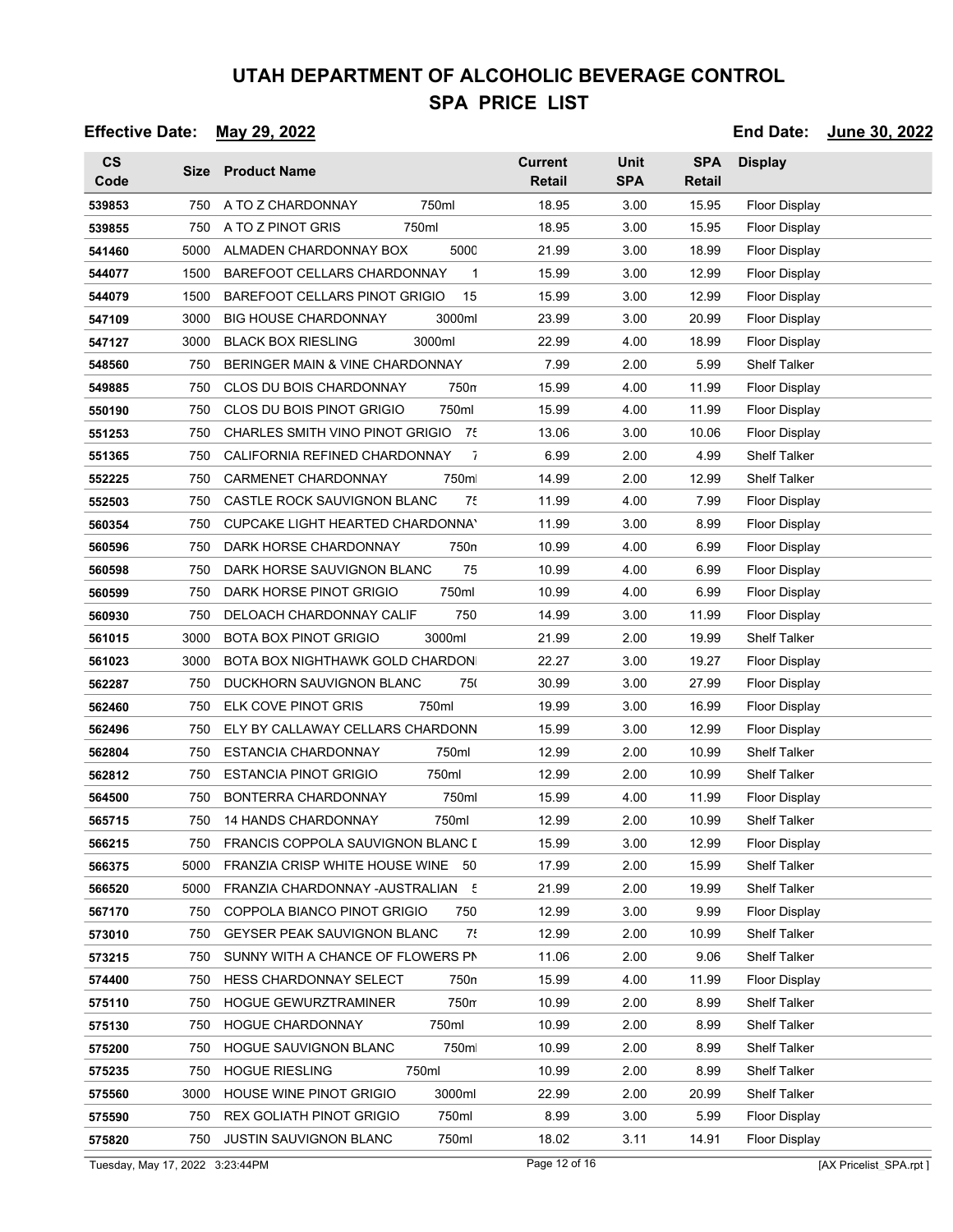### **Effective Date: May 29, 2022 End Date: June 30, 2022**

| $\mathsf{CS}\phantom{0}$<br>Code |      | Size Product Name                       | <b>Current</b><br><b>Retail</b> | <b>Unit</b><br><b>SPA</b> | <b>SPA</b><br>Retail | <b>Display</b>       |
|----------------------------------|------|-----------------------------------------|---------------------------------|---------------------------|----------------------|----------------------|
| 579185                           | 750  | J LOHR CHARD ARROYO VISTA<br>750n       | 21.95                           | 2.00                      | 19.95                | <b>Shelf Talker</b>  |
| 579271                           | 750  | J PINOT GRIS<br>750ml                   | 18.99                           | 4.00                      | 14.99                | <b>Floor Display</b> |
| 579279                           | 1500 | <b>J.W. MORRIS CHARDONNAY</b><br>1500m  | 13.99                           | 3.00                      | 10.99                | <b>Floor Display</b> |
| 579689                           | 750  | JOEL GOTT SAUVIGNON BLANC<br>750        | 15.99                           | 2.00                      | 13.99                | <b>Shelf Talker</b>  |
| 579693                           | 750  | <b>JOEL GOTT PINOT GRIGIO</b><br>750ml  | 19.99                           | 2.00                      | 17.99                | Shelf Talker         |
| 579770                           | 750  | 750<br><b>JOSH CELLARS CHARDONNAY</b>   | 13.99                           | 2.00                      | 11.99                | <b>Shelf Talker</b>  |
| 579772                           | 750  | 7:<br>JOSH CELLARS SAUVIGNON BLANC      | 13.99                           | 2.00                      | 11.99                | <b>Shelf Talker</b>  |
| 583815                           | 1500 | LIBERTY CREEK VINYRD PINOT GRIGIO 1     | 9.99                            | 2.00                      | 7.99                 | Shelf Talker         |
| 588640                           | 750  | MENAGE A TROIS EXOTIC WHITE<br>750      | 13.99                           | 3.00                      | 10.99                | <b>Floor Display</b> |
| 588645                           | 750  | <b>MENAGE A TROIS MOSCATO</b><br>750m   | 13.99                           | 3.00                      | 10.99                | Floor Display        |
| 588830                           | 750  | STARMONT CHARDONNAY<br>750m             | 21.99                           | 4.00                      | 17.99                | Floor Display        |
| 590136                           | 750  | <b>CK MONDAVI PINOT GRIGIO</b><br>750ml | 7.99                            | 3.00                      | 4.99                 | <b>Floor Display</b> |
| 596405                           | 750  | 750ml<br>PARDUCCI CHARDONNAY            | 13.99                           | 4.00                      | 9.99                 | <b>Floor Display</b> |
| 602686                           | 750  | POMELO SAUVIGNON BLANC<br>750m          | 14.99                           | 2.01                      | 12.98                | <b>Shelf Talker</b>  |
| 606450                           | 750  | ÷<br>R MONDAVI CHARDONNAY PRVT SEL      | 13.06                           | 3.00                      | 10.06                | <b>Floor Display</b> |
| 606476                           | 750  | 75<br>R MONDAVI SAUV BLANC PRVT SEL     | 13.06                           | 2.00                      | 11.06                | Shelf Talker         |
| 609010                           | 750  | 750<br><b>TOASTED HEAD CHARDONNAY</b>   | 13.99                           | 2.00                      | 11.99                | <b>Shelf Talker</b>  |
| 610610                           | 750  | RUTHERFORD RANCH SAUV BLNC<br>7!        | 18.99                           | 2.00                      | 16.99                | <b>Shelf Talker</b>  |
| 614116                           | 750  | 750<br>SEAGLASS SAUVIGNON BLANC         | 13.99                           | 3.00                      | 10.99                | Floor Display        |
| 617540                           | 750  | SILVER RIDGE CHARDONNAY<br>750m         | 13.99                           | 4.00                      | 9.99                 | <b>Floor Display</b> |
| 617570                           | 750  | 750r<br><b>SMOKING LOON CHARDONAY</b>   | 11.99                           | 2.00                      | 9.99                 | <b>Shelf Talker</b>  |
| 622753                           | 1500 | STE CHAPELLE CHARDONNAY<br>1500         | 16.49                           | 3.00                      | 13.49                | <b>Floor Display</b> |
| 623675                           | 750  | 75<br>STE CHAPELLE RIESLING SP HARVE    | 11.99                           | 4.00                      | 7.99                 | Floor Display        |
| 624252                           | 750  | 750<br>ST. FRANCIS SAUVIGNON BLANC      | 16.36                           | 2.93                      | 13.43                | <b>Shelf Talker</b>  |
| 625605                           | 750  | CHAT ST MICHELLE DRY RIESLING<br>750    | 12.99                           | 2.00                      | 10.99                | <b>Shelf Talker</b>  |
| 625645                           | 750  | CHAT ST MICHELLE CHARD INDIAN WLS       | 19.99                           | 2.00                      | 17.99                | <b>Shelf Talker</b>  |
| 629300                           | 750  | SUTTER HOME MOSCATO<br>750ml            | 8.99                            | 3.01                      | 5.98                 | Floor Display        |
| 629307                           | 750  | SUBSOIL CHARDONNAY<br>750ml             | 12.99                           | 2.00                      | 10.99                | <b>Shelf Talker</b>  |
| 630510                           | 750  | SUNNY WITH A CHANC OF FLOWERS CH/       | 11.06                           | 2.00                      | 9.06                 | <b>Shelf Talker</b>  |
| 630780                           | 750  | SUTTER HOME PINOT GRIGIO<br>750m        | 8.99                            | 3.01                      | 5.98                 | Floor Display        |
| 630810                           | 750  | SUTTER HOME CHARDONNAY<br>750           | 8.99                            | 3.01                      | 5.98                 | <b>Floor Display</b> |
| 631070                           | 750  | TANGENT SAUV BLANC EDNA VALLEY          | 16.99                           | 3.00                      | 13.99                | <b>Floor Display</b> |
| 632811                           | 750  | LINE 39 SAUVIGNON BLANC<br>750ml        | 12.06                           | 2.00                      | 10.06                | <b>Shelf Talker</b>  |
| 632853                           | 750  | THREE THIEVES CHARDONNAY<br>750         | 11.99                           | 3.00                      | 8.99                 | <b>Floor Display</b> |
| 633239                           | 750  | TRUE MYTH EDNA VALLEY CHARDONNAY        | 17.99                           | 4.00                      | 13.99                | <b>Floor Display</b> |
| 633384                           | 750  | <b>TWISTED CEDAR CHARDONNAY</b><br>750  | 12.95                           | 3.00                      | 9.95                 | <b>Floor Display</b> |
| 633781                           | 750  | FETZER PINOT GRIGIO<br>750ml            | 9.99                            | 2.00                      | 7.99                 | <b>Shelf Talker</b>  |
| 633784                           | 750  | 750ml<br>FETZER CHARDONNAY              | 9.99                            | 2.00                      | 7.99                 | <b>Shelf Talker</b>  |
| 633790                           | 750  | FETZER GEWURZTRAMINER<br>750m           | 9.99                            | 4.00                      | 5.99                 | <b>Floor Display</b> |
| 635010                           | 750  | <b>FETZER RIESLING</b><br>750ml         | 9.99                            | 4.00                      | 5.99                 | <b>Floor Display</b> |
| 635021                           | 750  | 750ml<br>FETZER SAUVIGNON BLANC         | 9.99                            | 2.00                      | 7.99                 | <b>Shelf Talker</b>  |
| 636600                           |      | 750 WENTE CHARDONNAY RIVA RANCH<br>7    | 17.99                           | 2.00                      | 15.99                | <b>Shelf Talker</b>  |

Tuesday, May 17, 2022 3:23:44PM Page 13 of 16 Page 13 of 16 [AX Pricelist\_SPA.rpt ]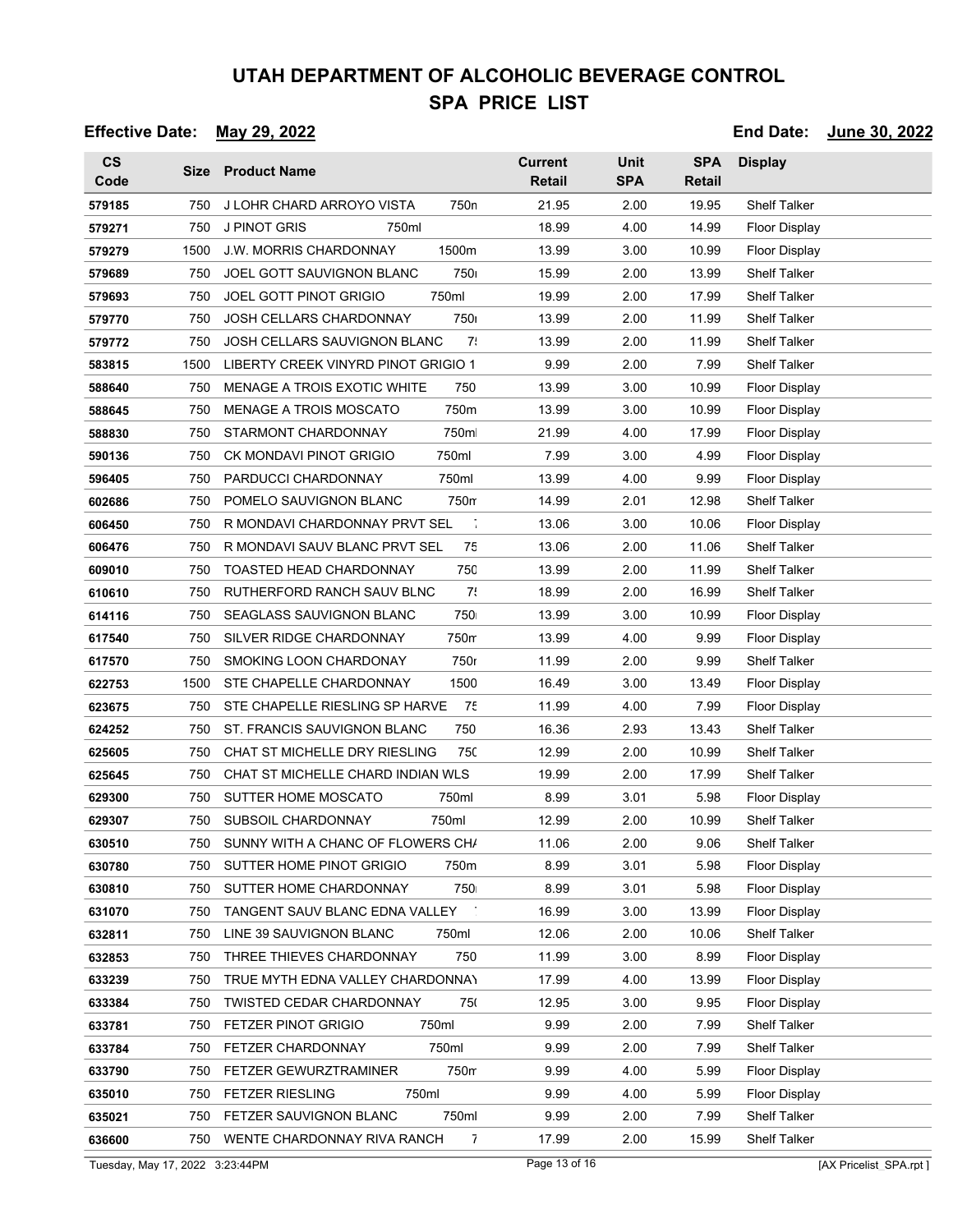### **Effective Date: May 29, 2022 End Date: June 30, 2022**

| $\mathsf{cs}$<br>Code |      | Size Product Name                               | <b>Current</b><br><b>Retail</b> | Unit<br><b>SPA</b> | <b>SPA</b><br>Retail | <b>Display</b>       |
|-----------------------|------|-------------------------------------------------|---------------------------------|--------------------|----------------------|----------------------|
| 642112                | 1500 | BAREFOOT CELLARS PINK MOSCATO<br>1              | 15.99                           | 3.00               | 12.99                | Floor Display        |
| 643030                | 750  | <b>BERINGER WHITE MERLOT</b><br>750ml           | 7.99                            | 2.00               | 5.99                 | Shelf Talker         |
| 643045                | 750  | BERINGER WHITE ZINFANDEL-CHARD                  | 7.99                            | 2.00               | 5.99                 | <b>Shelf Talker</b>  |
| 644406                | 3000 | BOTA BOX BREEZE ROSE WINE<br>3000               | 22.27                           | 3.00               | 19.27                | <b>Floor Display</b> |
| 649150                | 750  | <b>CHARLES &amp; CHARLES ROSE</b><br>750ml      | 13.99                           | 2.00               | 11.99                | <b>Shelf Talker</b>  |
| 652216                | 750  | DARK HORSE ROSE<br>750ml                        | 10.99                           | 4.00               | 6.99                 | <b>Floor Display</b> |
| 652230                | 750  | DAY OWL ROSE<br>750ml                           | 15.06                           | 3.00               | 12.06                | Floor Display        |
| 654625                | 5000 | FRANZIA SUNSET BLUSH HOUSE WIN<br>- 5           | 17.99                           | 2.00               | 15.99                | <b>Shelf Talker</b>  |
| 656825                | 1500 | LIVINGSTON CELLARS RED ROSE<br>150              | 9.49                            | 2.00               | 7.49                 | <b>Shelf Talker</b>  |
| 674000                | 5000 | PETER VELLA DELICIOUS BLUSH BO<br>50            | 17.99                           | 2.00               | 15.99                | <b>Shelf Talker</b>  |
| 683325                | 750  | SUTTER HOME PINK MOSCATO<br>750                 | 8.99                            | 3.01               | 5.98                 | Floor Display        |
| 683345                | 1500 | 1500<br>SUTTER HOME WHITE MERLOT                | 13.99                           | 3.00               | 10.99                | Floor Display        |
| 683360                | 750  | SUTTER HOME WHITE ZINFANDEL<br>75               | 8.99                            | 3.01               | 5.98                 | <b>Floor Display</b> |
| 686110                | 750  | <b>WATERBROOK ROSE</b><br>750ml                 | 14.99                           | 3.00               | 11.99                | Floor Display        |
| 701930                | 750  | <b>BOUVET ROSE BRUT</b><br>750ml                | 19.49                           | 3.01               | 16.48                | <b>Floor Display</b> |
| 707200                | 750  | 750n<br>FREIXENET CORDON NEGRO                  | 14.99                           | 2.00               | 12.99                | <b>Shelf Talker</b>  |
| 709600                | 750  | 750ml<br><b>LAURENT PERRIER BRUT</b>            | 54.99                           | 5.00               | 49.99                | Floor Display        |
| 721780                | 750  | <b>BISOL PROSECCO BRUT JEIO</b><br>750m         | 19.95                           | 3.00               | 16.95                | <b>Floor Display</b> |
| 724650                | 750  | <b>CHLOE PROSECCO</b><br>750ml                  | 14.99                           | 2.00               | 12.99                | <b>Shelf Talker</b>  |
| 725450                | 750  | 750<br>JAUME SERRA CRISTALINO BRUT              | 14.49                           | 3.00               | 11.49                | <b>Floor Display</b> |
| 725510                | 750  | 750ml<br><b>CUPCAKE PROSECCO</b>                | 13.99                           | 2.00               | 11.99                | <b>Shelf Talker</b>  |
| 728310                | 750  | 750<br><b>INDIGENOUS PROSECCO BRUT</b>          | 17.99                           | 3.00               | 14.99                | <b>Floor Display</b> |
| 729155                | 750  | <b>MARTINI &amp; ROSSI ASTI SPUMANTE</b><br>750 | 15.46                           | 2.00               | 13.46                | <b>Shelf Talker</b>  |
| 732090                | 750  | RUFFINO PROSECCO EXTRA DRY<br>75                | 16.06                           | 3.00               | 13.06                | Floor Display        |
| 732093                | 750  | <b>RUFFINO ROSE</b><br>750ml                    | 16.06                           | 3.00               | 13.06                | <b>Floor Display</b> |
| 733238                | 750  | <b>SEGURA VIUDAS BRUT</b><br>750ml              | 12.99                           | 2.00               | 10.99                | <b>Shelf Talker</b>  |
| 737000                | 750  | 750r<br>ZARDETTO PROSECCO BRUT                  | 18.99                           | 3.00               | 15.99                | <b>Floor Display</b> |
| 737374                | 750  | ZONIN PROSECCO ROSE<br>750ml                    | 15.99                           | 3.00               | 12.99                | Floor Display        |
| 741200                |      | 75<br>750 ANDRE EXTRA DRY CHAMPAGNE             | 7.99                            | 2.00               | 5.99                 | Shelf Talker         |
| 741400                | 750  | ANDRE BRUT CHAMPAGNE<br>750ml                   | 7.99                            | 2.00               | 5.99                 | <b>Shelf Talker</b>  |
| 744403                | 1500 | COOKS EXTRA DRY SPARKLING WINE 1                | 16.13                           | 2.00               | 14.13                | <b>Shelf Talker</b>  |
| 744640                | 750  | COOKS SWEET ROSE SPARKLING WINE                 | 10.06                           | 3.00               | 7.06                 | Floor Display        |
| 745626                | 750  | DOMAINE MICHELLE BRUT ROSE<br>75C               | 14.99                           | 2.00               | 12.99                | <b>Shelf Talker</b>  |
| 763550                | 750  | 750m<br>ANDRE BLUSH CHAMPAGNE                   | 7.99                            | 2.00               | 5.99                 | <b>Shelf Talker</b>  |
| 768955                | 750  | 750n<br><b>BALLATORE MOSCATO ROSE</b>           | 11.99                           | 2.00               | 9.99                 | <b>Shelf Talker</b>  |
| 775678                | 750  | SOFIA BRUT ROSE<br>750ml                        | 19.99                           | 2.00               | 17.99                | <b>Shelf Talker</b>  |
| 775766                | 750  | SOFIA BLANC DE BLANC<br>750ml                   | 19.99                           | 2.00               | 17.99                | <b>Shelf Talker</b>  |
| 808050                | 1500 | ARBOR MIST MANGO STRAWBERRY MOS                 | 9.99                            | 2.00               | 7.99                 | <b>Shelf Talker</b>  |
| 809003                | 1500 | ARBOR MIST EXOTIC FRUIT WH ZIN<br>150           | 9.99                            | 2.00               | 7.99                 | <b>Shelf Talker</b>  |
| 809023                | 1500 | ARBOR MIST STRAWBERRY WH ZIN<br>15              | 9.99                            | 2.00               | 7.99                 | <b>Shelf Talker</b>  |
| 809134                | 750  | BAREFOOT STRAWBERRY FRUITSCATO                  | 9.99                            | 2.00               | 7.99                 | <b>Shelf Talker</b>  |
| 814575                |      | 5000 PETER VELLA DELICIOUS RED BOX<br>50C       | 17.99                           | 2.00               | 15.99                | <b>Shelf Talker</b>  |

Tuesday, May 17, 2022 3:23:44PM Page 14 of 16 Page 14 of 16 [AX Pricelist\_SPA.rpt ]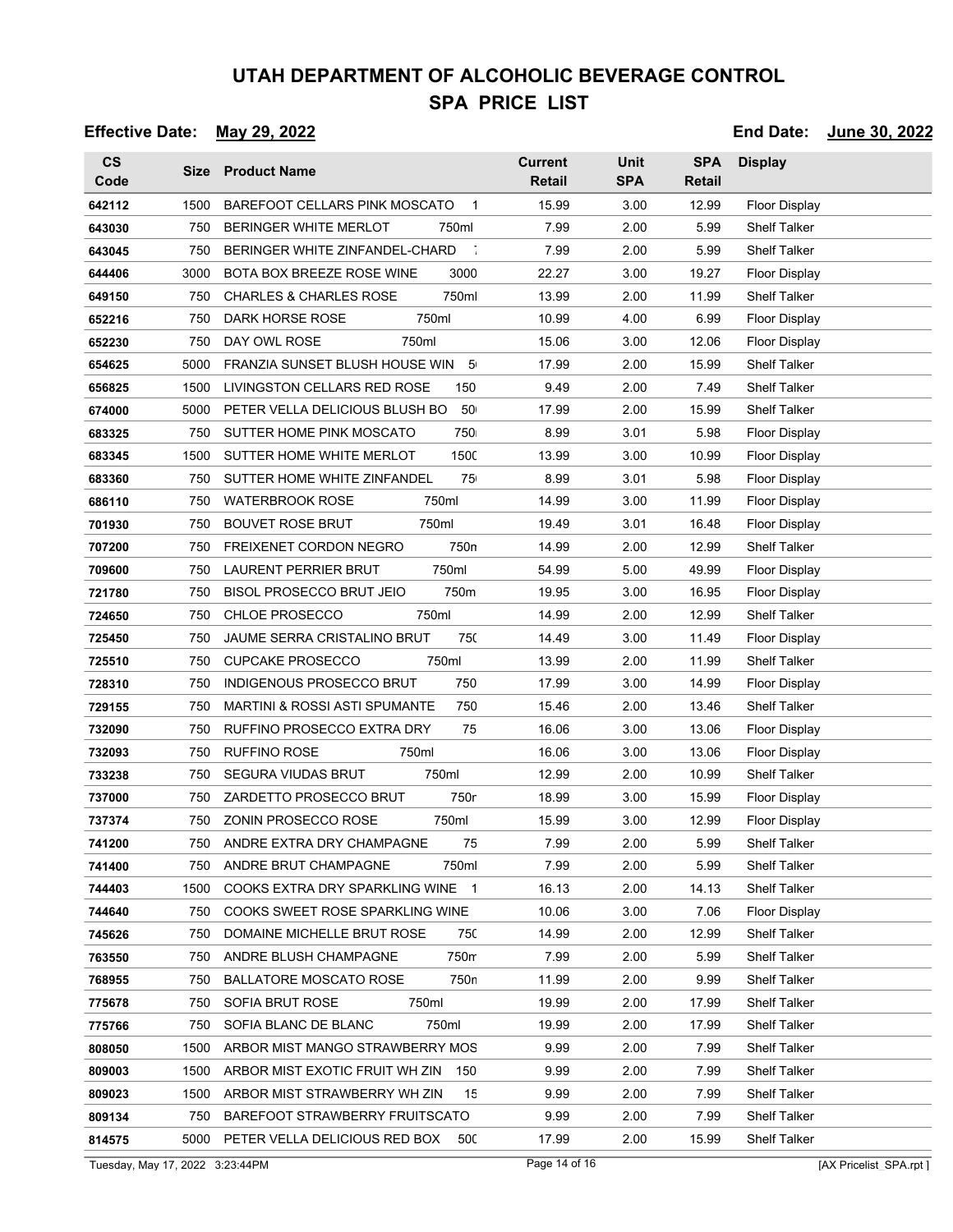### **Effective Date: May 29, 2022 End Date: June 30, 2022**

| $\mathsf{cs}$<br>Code |      | Size Product Name                                      | <b>Current</b><br><b>Retail</b> | <b>Unit</b><br><b>SPA</b> | <b>SPA</b><br>Retail | <b>Display</b>       |
|-----------------------|------|--------------------------------------------------------|---------------------------------|---------------------------|----------------------|----------------------|
| 814578                | 5000 | PETER VELLA CRISP WHITE<br>5000 ml                     | 17.99                           | 2.00                      | 15.99                | <b>Shelf Talker</b>  |
| 816307                | 750  | SUTTER HOME SWEET WILDBERRY<br>7                       | 8.06                            | 3.00                      | 5.06                 | <b>Floor Display</b> |
| 891000                | 5000 | PETER VELLA SANGRIA<br>5000ml                          | 17.99                           | 2.00                      | 15.99                | <b>Shelf Talker</b>  |
| 891002                | 5000 | PETER VELLA MOSCATO SANGRIA<br>50                      | 17.99                           | 2.00                      | 15.99                | <b>Shelf Talker</b>  |
| 891004                | 5000 | PETER VELLA PINK MOSCATO SANGRIA !                     | 17.99                           | 2.00                      | 15.99                | <b>Shelf Talker</b>  |
| 900158                | 750  | RYDER ESTATE MERLOT<br>750ml                           | 11.06                           | 2.00                      | 9.06                 | <b>Shelf Talker</b>  |
| 900674                | 750  | <b>C'EST LA VIE ROSE</b><br>750ml                      | 15.99                           | 3.00                      | 12.99                | Floor Display        |
| 902854                | 750  | ROBBERS ROOST CAMPSITE CORDIAL                         | 25.99                           | 3.00                      | 22.99                | <b>Floor Display</b> |
| 905377                | 750  | LAPIS LUNA RED<br>750ml                                | 13.99                           | 2.00                      | 11.99                | <b>Shelf Talker</b>  |
| 907542                | 750  | 750ml<br>LAPIS LUNA CABERNET                           | 13.99                           | 2.00                      | 11.99                | <b>Shelf Talker</b>  |
| 908584                | 750  | 750<br>POSEIDON EST CHARDONNAY                         | 27.99                           | 3.00                      | 24.99                | <b>Floor Display</b> |
| 910079                | 750  | <b>DESOLATION FULL DISCLOSURE RYE WH</b>               | 26.99                           | 3.00                      | 23.99                | Floor Display        |
| 910184                | 750  | 750r<br>FREAKSHOW CHARDONNAY                           | 16.99                           | 3.00                      | 13.99                | <b>Floor Display</b> |
| 912008                | 750  | <b>MASON SAUV BLANC NAPA</b><br>750ml                  | 21.99                           | 3.00                      | 18.99                | Floor Display        |
| 912676                | 750  | <b>FAIRVIEW GOATS DO ROAM ROSE</b><br>75               | 11.99                           | 2.00                      | 9.99                 | <b>Shelf Talker</b>  |
| 914716                | 750  | 750ml<br>STEMMARI NERO D'AVOLA                         | 13.29                           | 2.00                      | 11.29                | <b>Shelf Talker</b>  |
| 914856                | 750  | <b>MCMANIS CABERNET</b><br>750ml                       | 11.99                           | 2.00                      | 9.99                 | <b>Shelf Talker</b>  |
| 914925                | 750  | 75<br>BODEGAS BORSAO GARNACHA                          | 12.99                           | 2.00                      | 10.99                | <b>Shelf Talker</b>  |
| 915566                | 750  | WASHINGTON HILLS RSLG LATE HARV                        | 9.99                            | 3.00                      | 6.99                 | Floor Display        |
| 916984                | 750  | <b>VOLVER PASO A PASO TINTO'20</b><br>750 <sub>n</sub> | 12.99                           | 3.00                      | 9.99                 | <b>Floor Display</b> |
| 917274                | 750  | FRANCIS COPPOLA CAB DIR CUT SONON                      | 26.99                           | 3.00                      | 23.99                | Floor Display        |
| 917534                | 750  | DRY CREEK SAUV BLANC<br>750ml                          | 19.99                           | 2.00                      | 17.99                | <b>Shelf Talker</b>  |
| 917727                | 750  | FRENZY SAUV BLANC NZ<br>750ml                          | 17.95                           | 2.00                      | 15.95                | Shelf Talker         |
| 918294                | 750  | M CHAPOUTIER BILA-HAUT ROSÉ<br>750                     | 14.99                           | 3.00                      | 11.99                | Floor Display        |
| 918461                | 750  | 750<br><b>PIATTELLI TORRONTES RESERVE</b>              | 12.99                           | 4.00                      | 8.99                 | <b>Floor Display</b> |
| 918632                | 750  | 750ml<br>JABOULET P45 CDR ROSE                         | 17.99                           | 5.00                      | 12.99                | Floor Display        |
| 918682                | 750  | SCARLET OF PARIS ROSE<br>750ml                         | 11.99                           | 3.00                      | 8.99                 | Floor Display        |
| 919002                | 750  | ANCIANO NO.5 CRIANZA<br>750ml                          | 13.99                           | 3.00                      | 10.99                | Floor Display        |
| 919102                | 3000 | GOLSER SCHPLINK GRUNER VELTLINER                       | 36.99                           | 3.00                      | 33.99                | <b>Floor Display</b> |
| 919122                | 750  | LEESE-FITCH RED BLEND<br>750ml                         | 13.99                           | 2.00                      | 11.99                | Shelf Talker         |
| 919127                | 750  | 750ml<br>CK MONDAVI RED BLEND                          | 7.99                            | 2.00                      | 5.99                 | <b>Shelf Talker</b>  |
| 919129                | 750  | CASTELLO DEL POGGIO SMOOTH RED                         | 12.99                           | 3.00                      | 9.99                 | Floor Display        |
| 919214                | 750  | RENZO MASI CHIANTI RUF RIS'17/18 750                   | 18.99                           | 3.00                      | 15.99                | <b>Floor Display</b> |
| 919558                | 750  | 750<br>WENTE SANDSTONE MERLOT                          | 15.99                           | 2.00                      | 13.99                | Shelf Talker         |
| 919829                | 750  | LORENZA ROSE'19/20<br>750ml                            | 21.99                           | 3.00                      | 18.99                | Floor Display        |
| 919869                | 750  | 750<br><b>JUSTIN CABERNET SAUVIGNON'19</b>             | 31.02                           | 3.00                      | 28.02                | <b>Floor Display</b> |
| 921778                | 750  | <b>CAVE SPRING RIESLING</b><br>750ml                   | 18.99                           | 3.00                      | 15.99                | Floor Display        |
| 921790                | 750  | 750r<br>BODEGA GARZON SV TANNAT                        | 30.99                           | 3.00                      | 27.99                | <b>Floor Display</b> |
| 921796                | 750  | 750ml<br>MICHAEL DAVID LODI RED                        | 17.49                           | 3.00                      | 14.49                | Floor Display        |
| 922627                | 750  | MESTRES 1312 ROSE RESERVA<br>750                       | 31.99                           | 4.00                      | 27.99                | <b>Floor Display</b> |
| 922642                | 750  | <b>JAM JAR BLUSH</b><br>750ml                          | 11.95                           | 2.01                      | 9.94                 | <b>Shelf Talker</b>  |
| 922649                | 750  | FOSSIL POINT CHARDONNAY<br>750m                        | 16.99                           | 3.00                      | 13.99                | <b>Floor Display</b> |

Tuesday, May 17, 2022 3:23:44PM Page 15 of 16 Page 15 of 16 [AX Pricelist\_SPA.rpt ]